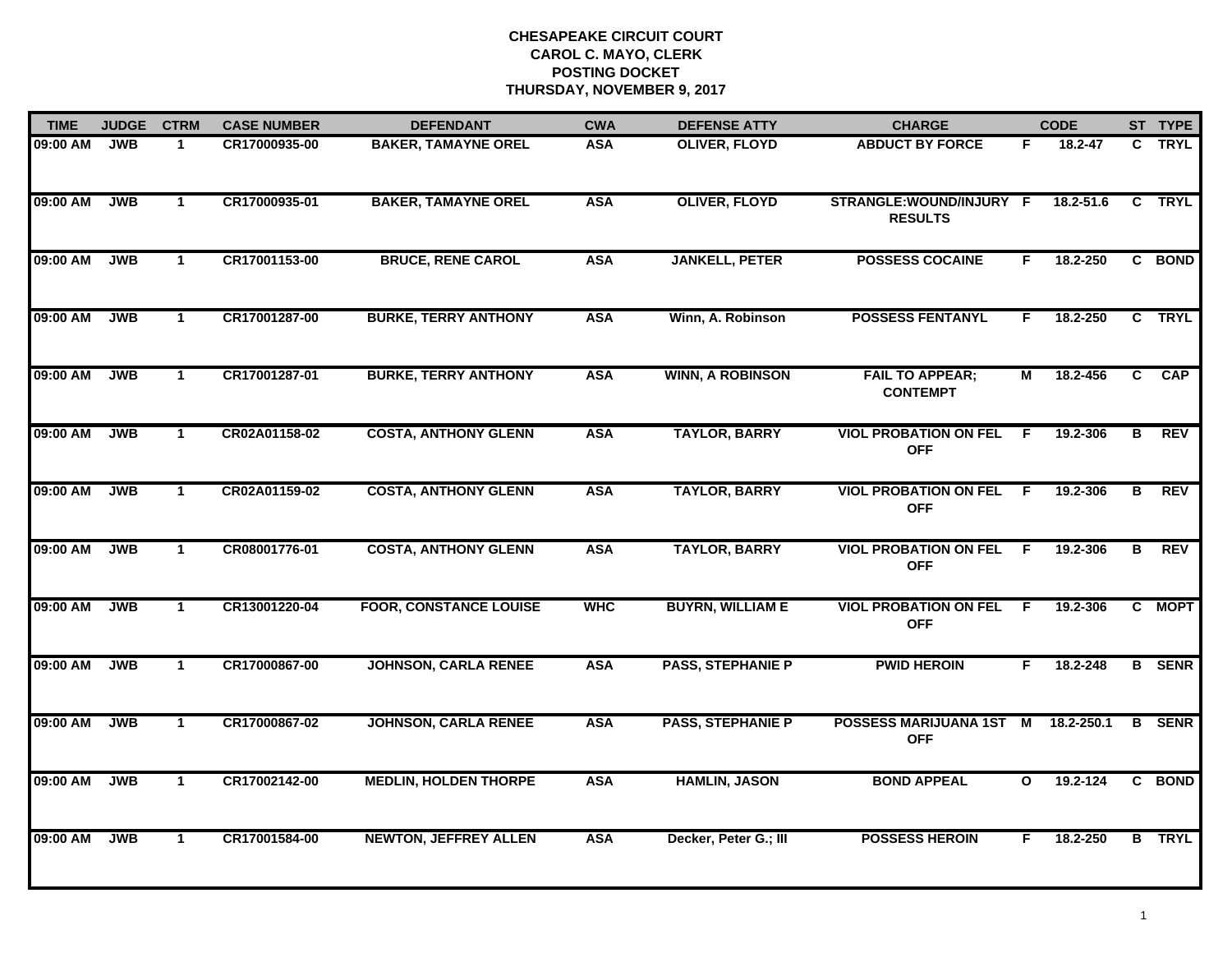| <b>TIME</b> | <b>JUDGE</b> | <b>CTRM</b>  | <b>CASE NUMBER</b> | <b>DEFENDANT</b>                  | <b>CWA</b> | <b>DEFENSE ATTY</b>           | <b>CHARGE</b>                                   |     | <b>CODE</b>  |                         | ST TYPE         |
|-------------|--------------|--------------|--------------------|-----------------------------------|------------|-------------------------------|-------------------------------------------------|-----|--------------|-------------------------|-----------------|
| 09:00 AM    | <b>JWB</b>   | 1            | CR08005006-00      | SATTERWHITE, KETO EMANUEL         |            | <b>MICHAEL J. MASSIE</b>      | <b>ASSAULT AND BATTER</b>                       | М   | 46-3         | C.                      | <b>CC</b>       |
| 09:00 AM    | <b>JWB</b>   | $\mathbf{1}$ | CR09000024-00      | <b>SATTERWHITE, KETO EMANUEL</b>  |            | <b>MASSIE, MICHAEL J</b>      | <b>POSSESS BURGLARIOUS</b><br><b>TOOLS</b>      | F.  | 18.2-94      | $\overline{\mathbf{c}}$ | $\overline{cc}$ |
| 09:00 AM    | <b>JWB</b>   | $\mathbf{1}$ | CR16000279-00      | <b>SATTERWHITE, KETO EMANUEL</b>  |            | <b>ARRINGTON, DEBRACA</b>     | <b>VIOL PROBATION ON FEL</b><br><b>OFF</b>      | -F  | 19.2-306     | C                       | cc              |
| 09:00 AM    | <b>JWB</b>   | -1           | CR09001551-00      | <b>SATTERWHITE, KETO EMMANUEL</b> |            | <b>JONES, DAVID</b>           | <b>GRAND LARCENY</b>                            | F.  | 18.2-95      | C.                      | <b>CC</b>       |
| 09:00 AM    | <b>FBL</b>   | $\mathbf{3}$ | CR17001659-03      | <b>ADKISION, SHAQUANDA JANINA</b> | <b>WHC</b> | Winn, A. Robinson             | <b>ID THEFT TO AVOID ARREST M</b>               |     | 18.2-186.3   |                         | C BOND          |
| 09:00 AM    | <b>FBL</b>   | $\mathbf{3}$ | CR17001659-00      | ADKISON, SHAQUANDA JANINA         | <b>WHC</b> | Winn, A. Robinson             | <b>FORGE PUBLIC RECORDS F</b>                   |     | 18.2-168     |                         | C BOND          |
| 09:00 AM    | <b>FBL</b>   | $\mathbf{3}$ | CR12000196-05      | <b>BARROW, MICHAEL RENARD</b>     | <b>WHC</b> | Ireland, Elizabeth D          | <b>PROB VIOL (MALICIOUS</b><br><b>WOUNDING)</b> | F.  | 19.2-306     |                         | REV             |
| 09:00 AM    | <b>FBL</b>   | $\mathbf{3}$ | CR15001036-02      | <b>CARDIFF, REBECCA ASHLEY</b>    | <b>KJB</b> | <b>MORRIS, DIALLO K</b>       | <b>CCA PB VIOL(ACCESS</b><br><b>AFTER FACT)</b> |     | M 19.2-303.3 | B                       | REV             |
| 09:00 AM    | <b>FBL</b>   | 3            | CR17001669-00      | <b>CLAGGION, ALAN BERRY</b>       | <b>PLS</b> | <b>FLANDERS, JOSHUA B</b>     | <b>GRAND LARCENY</b>                            | F.  | 18.2-95      |                         | C SENT          |
| 09:00 AM    | <b>FBL</b>   | $\mathbf{3}$ | CR17001767-00      | <b>CUFFEE, DONALD LEE</b>         | <b>MLK</b> | <b>HOLDER, WILLIAM JOSHUA</b> | <b>POSSESS HYDROCODONE</b>                      | - F | 18.2-250     |                         | <b>B</b> TRYL   |
| 09:00 AM    | <b>FBL</b>   | $\mathbf{3}$ | CR17001767-01      | <b>CUFFEE, DONALD LEE</b>         | <b>MLK</b> | <b>HOLDER, WILLIAM JOSHUA</b> | <b>POSSESS OXYCODONE</b>                        | F.  | 18.2-250     |                         | <b>B</b> TRYL   |
| 09:00 AM    | <b>FBL</b>   | $\mathbf{3}$ | CR17001938-00      | <b>DUNNINGTON, MONIQUE NICOLE</b> | <b>PLS</b> | <b>HOLDER, WILLIAM JOSHUA</b> | <b>CONCEALMENT</b>                              | F.  | 18.2-103     |                         | <b>B</b> PLEA   |
| 09:00 AM    | <b>FBL</b>   | $\mathbf{3}$ | CR17001938-01      | <b>DUNNINGTON, MONIQUE NICOLE</b> | <b>PLS</b> | <b>HOLDER, WILLIAM JOSHUA</b> | <b>FORGERY UTTERING</b>                         | F.  | 18.2-172     |                         | <b>B</b> PLEA   |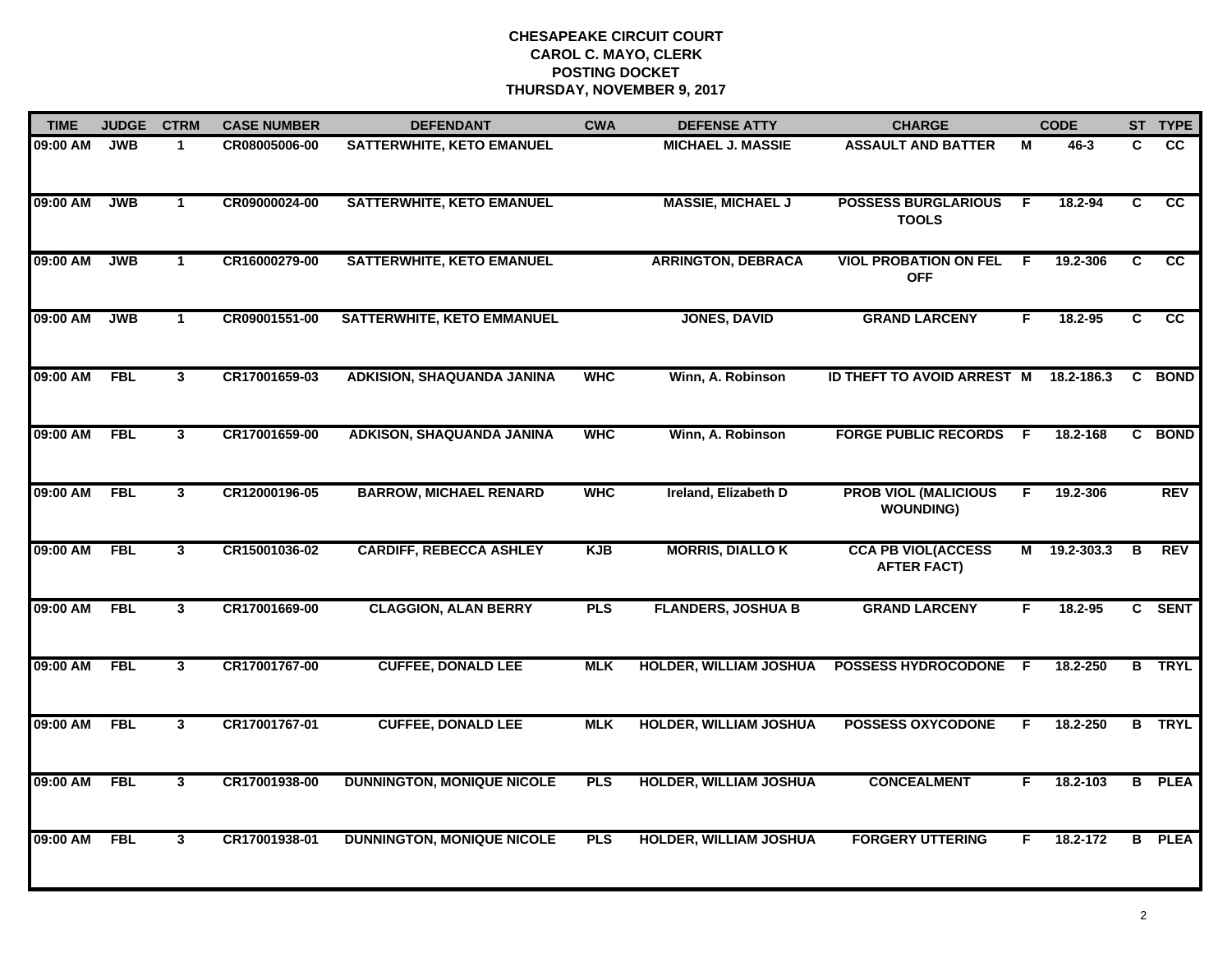| <b>TIME</b>  | <b>JUDGE</b> | <b>CTRM</b>             | <b>CASE NUMBER</b> | <b>DEFENDANT</b>                              | <b>CWA</b> | <b>DEFENSE ATTY</b>           | <b>CHARGE</b>                                       |    | <b>CODE</b> |   | ST TYPE       |
|--------------|--------------|-------------------------|--------------------|-----------------------------------------------|------------|-------------------------------|-----------------------------------------------------|----|-------------|---|---------------|
| 09:00 AM     | <b>FBL</b>   | 3                       | CR17001938-02      | <b>DUNNINGTON, MONIQUE NICOLE</b>             | PLS        | HOLDER, WILLIAM JOSHUA        | <b>FORGERY</b>                                      | F. | 18.2-172    | B | <b>PLEA</b>   |
| 09:00 AM     | FBL          | $\mathbf{3}$            | CR17001938-03      | <b>DUNNINGTON, MONIQUE NICOLE</b>             | <b>PLS</b> | <b>HOLDER, WILLIAM JOSHUA</b> | <b>POSSESS BURGLARY</b><br><b>TOOLS</b>             | F  | 18.2-94     |   | <b>B</b> PLEA |
| 09:00 AM     | <b>FBL</b>   | $\overline{\mathbf{3}}$ | CR17001938-04      | <b>DUNNINGTON, MONIQUE NICOLE</b>             | <b>PLS</b> | <b>HOLDER, WILLIAM JOSHUA</b> | <b>IDENTITY THEFT</b>                               | М  | 18.2-186.3  |   | <b>B</b> PLEA |
| 09:00 AM     | <b>FBL</b>   | $\mathbf{3}$            | CR16001374-05      | <b>EVERETTE, MONICA MONIQUE</b>               | <b>BKF</b> | <b>BOSLEY, CORIE</b>          | FAIL TO APPEAR, FELONY F<br><b>OFFENSE</b>          |    | 19.2-128    |   | C SENR        |
| 09:00 AM     | <b>FBL</b>   | 3                       | CR16001491-00      | <b>FELIX, TERESA TANGALETTE</b>               | <b>BKF</b> | Ortiz, Kathleen A             | EMBEZZLEMENT >=\$200                                | F. | 18.2-111    |   | <b>B</b> SENR |
| 09:00 AM FBL |              | $\mathbf{3}$            | CR16001491-01      | <b>FELIX, TERESA TANGALETTE</b>               | <b>BKF</b> | Ortiz, Kathleen A             | EMBEZZLEMENT >=\$200                                | F. | 18.2-111    |   | <b>B</b> SENR |
| 09:00 AM     | FBL          | $\overline{\mathbf{3}}$ | CR16001491-04      | <b>FELIX, TERESA TANGALETTE</b>               | <b>BKF</b> | Ortiz, Kathleen A             | UNLAWFULLY OBTAIN DMV F<br><b>DOCS</b>              |    | 46.2-105.2  |   | <b>B</b> SENR |
| 09:00 AM     | <b>FBL</b>   | $\overline{3}$          | CR16001491-05      | <b>FELIX, TERESA TANGALETTE</b>               | <b>BKF</b> | Ortiz, Kathleen A             | <b>OBTAIN MONEY FALSE</b><br><b>PRET &gt;=\$200</b> | F. | 18.2-178    |   | <b>B</b> SENR |
| 09:00 AM     | <b>FBL</b>   | $\mathbf{3}$            | CR17001514-00      | <b>GRIMSTEAD, DEMETRIUS</b><br><b>HAYWARD</b> | <b>MLK</b> | Reveley, H. K.; Jr.           | <b>POSSESS COCAINE</b>                              | F. | 18.2-250    |   | F BOND        |
| 09:00 AM     | <b>FBL</b>   | $\mathbf{3}$            | CR17001514-01      | <b>GRIMSTEAD, DEMETRIUS</b><br><b>HEYWARD</b> | <b>MLK</b> | Reveley, H. K.; Jr.           | DRIV UNDER REVO/SUSP 3+ M                           |    | B.46.2-301  |   | F BOND        |
| 09:00 AM     | <b>FBL</b>   | 3                       | CR16001084-01      | <b>HOLLOWAY, TROY LEE; JR</b>                 | <b>PLS</b> | <b>OXENHAM, CARA P</b>        | <b>VIOL: SUSP SENT ON MISD M</b><br><b>OFF</b>      |    | 19.2-306    | C | <b>REV</b>    |
| 09:00 AM     | FBL          | $\mathbf{3}$            | CR17002071-00      | <b>HOLMAN, JENILEE</b>                        | <b>MLK</b> | <b>BARLOW, JASON A</b>        | <b>POSSESS HEROIN</b>                               | F. | 18.2-250    |   | C PLEA        |
| 09:00 AM     | <b>FBL</b>   | $\overline{3}$          | CR17002071-01      | <b>HOLMAN, JENILEE</b>                        | <b>MLK</b> | <b>BARLOW, JASON A</b>        | <b>POSSESS</b><br><b>METHAMPHETAMINE</b>            | F. | 18.2-250    |   | C PLEA        |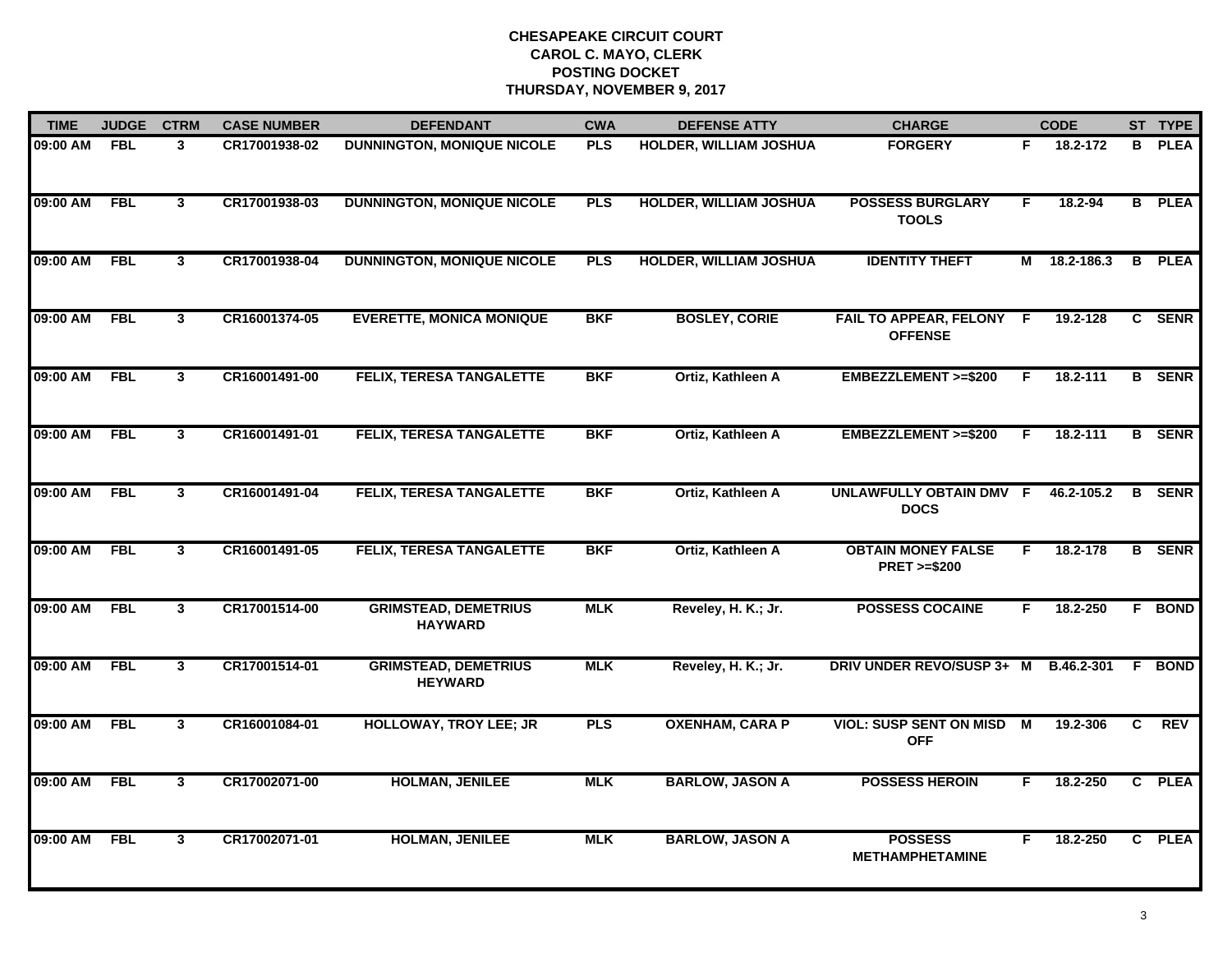| <b>TIME</b> | <b>JUDGE</b> | <b>CTRM</b>    | <b>CASE NUMBER</b> | <b>DEFENDANT</b>                   | <b>CWA</b> | <b>DEFENSE ATTY</b>        | <b>CHARGE</b>                                     |                | <b>CODE</b> |                | ST TYPE       |
|-------------|--------------|----------------|--------------------|------------------------------------|------------|----------------------------|---------------------------------------------------|----------------|-------------|----------------|---------------|
| 09:00 AM    | <b>FBL</b>   | 3              | CR16001841-02      | <b>HOOPER, ROBERT THOMAS; III</b>  | <b>MLK</b> | SWIFT-SHERARD, Sanita A.   | <b>PROB VIOL (GRAND</b><br><b>LARCENY)</b>        | F.             | 19.2-306    | C.             | <b>BOND</b>   |
| 09:00 AM    | <b>FBL</b>   | $\mathbf{3}$   | CR17001217-00      | <b>JACKSON, KEITH LAMAR</b>        | <b>DJH</b> | <b>WENTWORTH, RACHEL E</b> | <b>POSSESS HEROIN</b>                             | F.             | 18.2-250    |                | C SENR        |
| 09:00 AM    | FBL          | $\mathbf{3}$   | CR17001217-01      | <b>JACKSON, KEITH LAMAR</b>        | <b>DJH</b> | <b>WENTWORTH, RACHEL E</b> | <b>VIOLENT FELON POSS/TRAN F</b><br><b>WEAPON</b> |                | 18.2-308.2  |                | C SENR        |
| 09:00 AM    | <b>FBL</b>   | 3              | CR17002205-00      | <b>KIDD, JOHN ROBERT; JR</b>       | <b>WHC</b> | <b>BOSLEY, CORIE</b>       | <b>BOND APPEAL</b>                                | $\mathbf{o}$   | 19.2-124    |                | C BOND        |
| 09:00 AM    | <b>FBL</b>   | 3 <sup>1</sup> | CR16002115-03      | <b>KING, REQUIA BELINDA LAVONE</b> | <b>BKF</b> | <b>MORRIS, DIALLO K</b>    | <b>PROB VIOL (GRAND</b><br><b>LARCENY)</b>        | F.             | 19.2-306    | C.             | <b>REV</b>    |
| 09:00 AM    | <b>FBL</b>   | $\mathbf{3}$   | CR16002115-04      | <b>KING, REQUIA BELINDA LAVONE</b> | <b>BKF</b> | <b>MORRIS, DIALLO K</b>    | <b>PROB VIOL (PETIT</b><br><b>LARCENY)</b>        | М              | 19.2-306    | C              | <b>REV</b>    |
| 09:00 AM    | <b>FBL</b>   | $\overline{3}$ | CR16002115-05      | <b>KING, REQUIA BELINDA LAVONE</b> | <b>BKF</b> | <b>MORRIS, DIALLO K</b>    | <b>PROB VIOL (PETIT</b><br><b>LARCENY)</b>        | $\overline{M}$ | 19.2-306    | $\overline{c}$ | <b>REV</b>    |
| 09:00 AM    | <b>FBL</b>   | $\mathbf{3}$   | CR13002220-02      | <b>MILLER, SHAKEYA SHANAE</b>      | <b>ALG</b> | Melton, James B.           | <b>VIOL PROBATION ON FEL</b><br><b>OFF</b>        | F.             | 19.2-306    | C.             | <b>REV</b>    |
| 09:00 AM    | <b>FBL</b>   | 3              | CR06A01068-01      | <b>MOORE, JEROME EMMANUEL</b>      | <b>ALG</b> | <b>JONES, M COLSTON</b>    | <b>VIOL PROBATION ON FEL</b><br><b>OFF</b>        | -F             | 19.2-306    | C              | <b>REV</b>    |
| 09:00 AM    | <b>FBL</b>   | 3 <sup>1</sup> | CR16001686-00      | <b>NELSON, WANDA S</b>             | <b>KJB</b> | <b>BOSLEY, CORIE</b>       | <b>FAIL TO RETURN RENTAL</b><br><b>CAR</b>        | -F.            | 18.2-117    |                | <b>B</b> SENR |
| 09:00 AM    | <b>FBL</b>   | $\mathbf{3}$   | CR17002093-00      | <b>PALMER, MATTHEW DERECK</b>      | <b>PLS</b> | Jones, David L.            | PETIT LARCENY 3RD+ OFF F                          |                | 18.2-96     | C.             | <b>MOT</b>    |
| 09:00 AM    | <b>FBL</b>   | 3              | CR17002093-01      | <b>PALMER, MATTHEW DERECK</b>      | <b>PLS</b> | Jones, David L.            | <b>POSSESS BURGLARIOUS</b><br><b>TOOLS</b>        | $\overline{F}$ | 18.2-94     | $\overline{c}$ | <b>MOT</b>    |
| 09:00 AM    | <b>FBL</b>   | $\mathbf{3}$   | CR17000808-00      | <b>SCALES, PATRICK TODD</b>        | <b>BKF</b> | <b>BUTTS, LORI A</b>       | <b>CONSPIRE TO COMMIT</b><br><b>LARCENY</b>       | F.             | $18.2 - 23$ |                | C SENR        |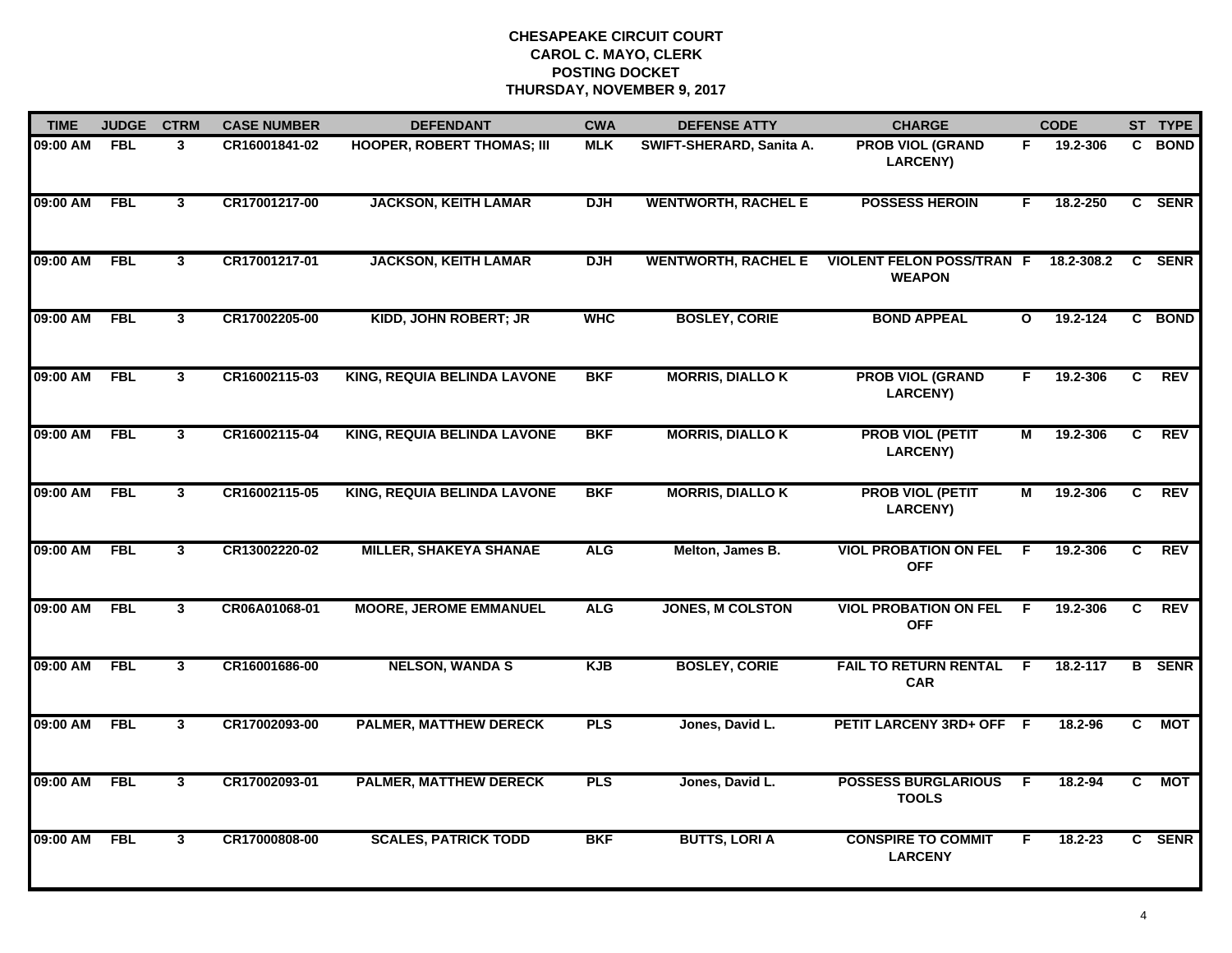| <b>TIME</b> | <b>JUDGE</b> | <b>CTRM</b>    | <b>CASE NUMBER</b> | <b>DEFENDANT</b>                | <b>CWA</b> | <b>DEFENSE ATTY</b>     | <b>CHARGE</b>                                   |    | <b>CODE</b>  |                | ST TYPE       |
|-------------|--------------|----------------|--------------------|---------------------------------|------------|-------------------------|-------------------------------------------------|----|--------------|----------------|---------------|
| 09:00 AM    | <b>FBL</b>   | 3              | CR17000808-02      | <b>SCALES, PATRICK TODD</b>     | <b>BKF</b> | <b>BUTTS, LORI A</b>    | <b>GRAND LARCENY</b>                            | F. | 18.2-95      | C.             | <b>SENR</b>   |
| 09:00 AM    | <b>FBL</b>   | $\mathbf{3}$   | CR17000808-03      | <b>SCALES, PATRICK TODD</b>     | <b>BKF</b> | <b>BUTTS, LORI A</b>    | <b>GRAND LARCENY</b>                            | F. | 18.2-95      |                | C SENR        |
| 09:00 AM    | <b>FBL</b>   | $\mathbf{3}$   | CR17000808-04      | <b>SCALES, PATRICK TODD</b>     | <b>BKF</b> | <b>BUTTS, LORI A</b>    | <b>CONSPIRE LARCENY</b>                         | F. | $18.2 - 23$  |                | C SENR        |
| 09:00 AM    | <b>FBL</b>   | $\mathbf{3}$   | CR13001551-04      | SMITH, ESSHAWNDA VELVEETA       | <b>KJB</b> | <b>MORRIS, DIALLO K</b> | <b>PROB VIOL (GRAND</b><br><b>LARCENY)</b>      | F. | 19.2-306     | C              | <b>REV</b>    |
| 09:00 AM    | <b>FBL</b>   | $\mathbf{3}$   | CR17000489-00      | <b>STOKES, MARCELLUS LOVELL</b> | <b>DAW</b> | <b>BAILEY, NIKEVA</b>   | <b>FORGE CHECKS</b>                             | F. | 18.2-172     |                | <b>B</b> PLEA |
| 09:00 AM    | <b>FBL</b>   | $\mathbf{3}$   | CR17000489-01      | <b>STOKES, MARCELLUS LOVELL</b> | <b>DAW</b> | <b>BAILEY, NIKEVA</b>   | UTTERING FORGED CHECK F                         |    | 18.2-172     |                | <b>B</b> PLEA |
| 09:00 AM    | <b>FBL</b>   | $\overline{3}$ | CR17000489-02      | <b>STOKES, MARCELLUS LOVELL</b> | <b>DAW</b> | <b>BAILEY, NIKEVA</b>   | FRAUD: OBTAIN MONEY BY F<br><b>FALSE</b>        |    | 18.2-178     |                | <b>B</b> PLEA |
| 09:00 AM    | FBL          | $\mathbf{3}$   | CR17000489-03      | <b>STOKES, MARCELLUS LOVELL</b> | <b>DAW</b> | <b>BAILEY, NIKEVA</b>   | <b>COMPUTER FRAUD</b>                           |    | F 18.2-152.3 |                | <b>B</b> PLEA |
| 09:00 AM    | <b>FBL</b>   | $\mathbf{3}$   | CR17000489-04      | <b>STOKES, MARCELLUS LOVELL</b> | <b>DAW</b> | <b>BAILEY, NIKEVA</b>   | <b>POSSES OXYCODONE</b>                         | F  | 18.2-250     |                | C PLEA        |
| 09:00 AM    | <b>FBL</b>   | 3 <sup>1</sup> | CR05002313-01      | <b>WREN, KENNETH HOWARD</b>     | <b>ALG</b> | <b>JONES, M COLSTON</b> | <b>PROB VIOL(COMMON LAW</b><br><b>BURGLARY)</b> | F  | 19.2-306     | C              | <b>REV</b>    |
| 09:00 AM    | <b>FBL</b>   | $\mathbf{3}$   | CR05002315-01      | <b>WREN, KENNETH HOWARD</b>     | <b>ALG</b> | <b>JONES, M COLSTON</b> | <b>PROB VIOL (GRAND</b><br><b>LARCENY)</b>      | F. | 19.2-306     | C.             | <b>REV</b>    |
| 09:00 AM    | <b>FBL</b>   | $\mathbf{3}$   | CR05A02210-01      | <b>WREN, KENNETH HOWARD</b>     | <b>ALG</b> | <b>JONES, M COLSTON</b> | <b>PROB VIOL (POSSESS</b><br><b>COCAINE)</b>    | F  | 19.2-306     | $\overline{c}$ | <b>REV</b>    |
| 09:00 AM    | <b>FBL</b>   | 3              | CR06000848-01      | <b>WREN, KENNETH HOWARD</b>     | <b>ALG</b> | <b>JONES, M COLSTON</b> | <b>PROB VIOL (STATUTORY</b><br><b>BURGLARY)</b> | F. | 19.2-306     | C              | <b>REV</b>    |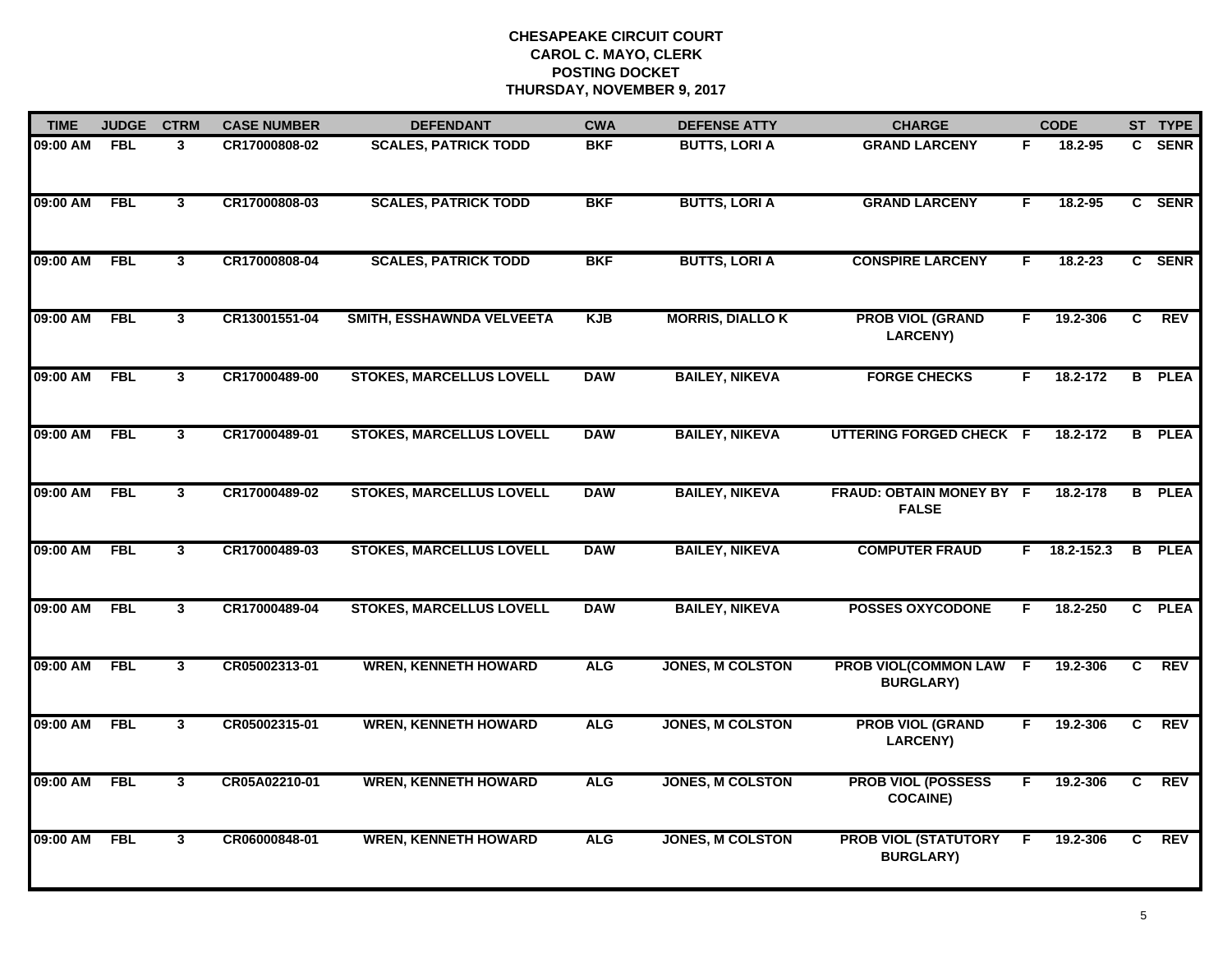| <b>TIME</b>  | <b>JUDGE</b> | <b>CTRM</b>             | <b>CASE NUMBER</b> | <b>DEFENDANT</b>                  | <b>CWA</b> | <b>DEFENSE ATTY</b>           | <b>CHARGE</b>                                  |    | <b>CODE</b>  |    | ST TYPE       |
|--------------|--------------|-------------------------|--------------------|-----------------------------------|------------|-------------------------------|------------------------------------------------|----|--------------|----|---------------|
| 09:00 AM     | <b>FBL</b>   | 3                       | CR06000849-01      | <b>WREN, KENNETH HOWARD</b>       | <b>ALG</b> | JONES, M COLSTON              | <b>PROB VIOL(PETIT LARC:</b><br>3RD OFF)       | F. | 19.2-306     | C. | <b>REV</b>    |
| 09:00 AM     | FBL          | $\overline{3}$          | CR06000850-01      | <b>WREN, KENNETH HOWARD</b>       | <b>ALG</b> | <b>JONES, M COLSTON</b>       | <b>PROB VIOL(PETIT LARC:</b><br>3RD OFF)       | F. | 19.2-306     | C  | <b>REV</b>    |
| 09:00 AM     | <b>FBL</b>   | 3                       | CR06000852-01      | <b>WREN, KENNETH HOWARD</b>       | <b>ALG</b> | <b>JONES, M COLSTON</b>       | <b>PROB VIOL(PETIT LARC:</b><br>3RD OFF)       | F. | 19.2-306     | C  | <b>REV</b>    |
| 09:00 AM     | <b>FBL</b>   | 3                       | CR10003207-01      | <b>WREN, KENNETH HOWARD</b>       | <b>ALG</b> | <b>JONES, M COLSTON</b>       | <b>PROB VIOL (GRAND</b><br><b>LARCENY)</b>     | F. | 19.2-306     | C  | <b>REV</b>    |
| 09:00 AM     | <b>TSW</b>   | 4                       | CR09001336-00      | <b>BENNETT, SHANTELLIUS KEYON</b> |            | <b>HEATHER CROOK</b>          | <b>POSSESS COCAINE</b>                         | F. | 18.2-250     | B  | CC.           |
| 09:00 AM     | <b>TSW</b>   | 4                       | CR17001721-00      | <b>COPELAND, DARRIUS DONTA</b>    | <b>DJH</b> | <b>SACKS, ANDREW M</b>        | <b>MURDER 1ST DEGREE</b>                       | F. | 18.2-32      |    | C BOND        |
| 09:00 AM     | <b>TSW</b>   | 4                       | CR17001721-01      | <b>COPELAND, DARRIUS DONTA</b>    | <b>DJH</b> | <b>SACKS, ANDREW M</b>        | <b>USE FIREARM IN FELONY</b><br><b>1ST OFF</b> | F. | 18.2-53.1    |    | C BOND        |
| 09:00 AM     | <b>TSW</b>   | $\overline{\mathbf{4}}$ | CR17001389-00      | <b>GREGORY, AVERY GERARD; SR</b>  | <b>AHM</b> | <b>ORTIZ, KATHLEEN; Jr.</b>   | <b>POSSESS COCAINE</b>                         | F. | 18.2-250     |    | <b>B</b> TRYL |
| 09:00 AM     | <b>TSW</b>   | 4                       | CR17001880-00      | <b>HOLT, SAIQUAN LESHAY</b>       | <b>AHM</b> | <b>HOLDER, WILLIAM JOSHUA</b> | <b>GRAND LARCENY</b>                           | F. | 18.2-95      |    | <b>B</b> TRYL |
| 09:00 AM     | <b>TSW</b>   | 4                       | CR17000478-00      | <b>KIRKSEY, EDDIE ANTWAN</b>      | <b>DJH</b> | <b>DORSK, CHAD G</b>          | <b>PWID MARIJUANA</b>                          |    | F 18.2-248.1 |    | <b>B</b> SENR |
| 09:00 AM TSW |              | 4                       | CR17000478-01      | <b>KIRKSEY, EDDIE ANTWAN</b>      | <b>DJH</b> | <b>DORSK, CHAD G</b>          | <b>FTA-ADAT</b>                                | М  | 18.2-456     |    | <b>B</b> SENR |
| 09:00 AM     | <b>TSW</b>   | $\overline{\mathbf{4}}$ | CR17001099-00      | <b>LOEFKE, THOMAS RICHARD</b>     | <b>BW</b>  | <b>WINN, A ROBINSON</b>       | <b>GRAND LARCENY</b>                           | F  | 18.2-95      |    | C SENR        |
| 09:00 AM     | <b>TSW</b>   | $\overline{\mathbf{4}}$ | CR17001099-02      | <b>LOEFKE, THOMAS RICHARD</b>     | <b>BW</b>  | <b>WINN, A ROBINSON</b>       | <b>OBTAIN MONEY FALSE</b><br><b>PRETENSES</b>  | F  | 18.2-178     |    | C SENR        |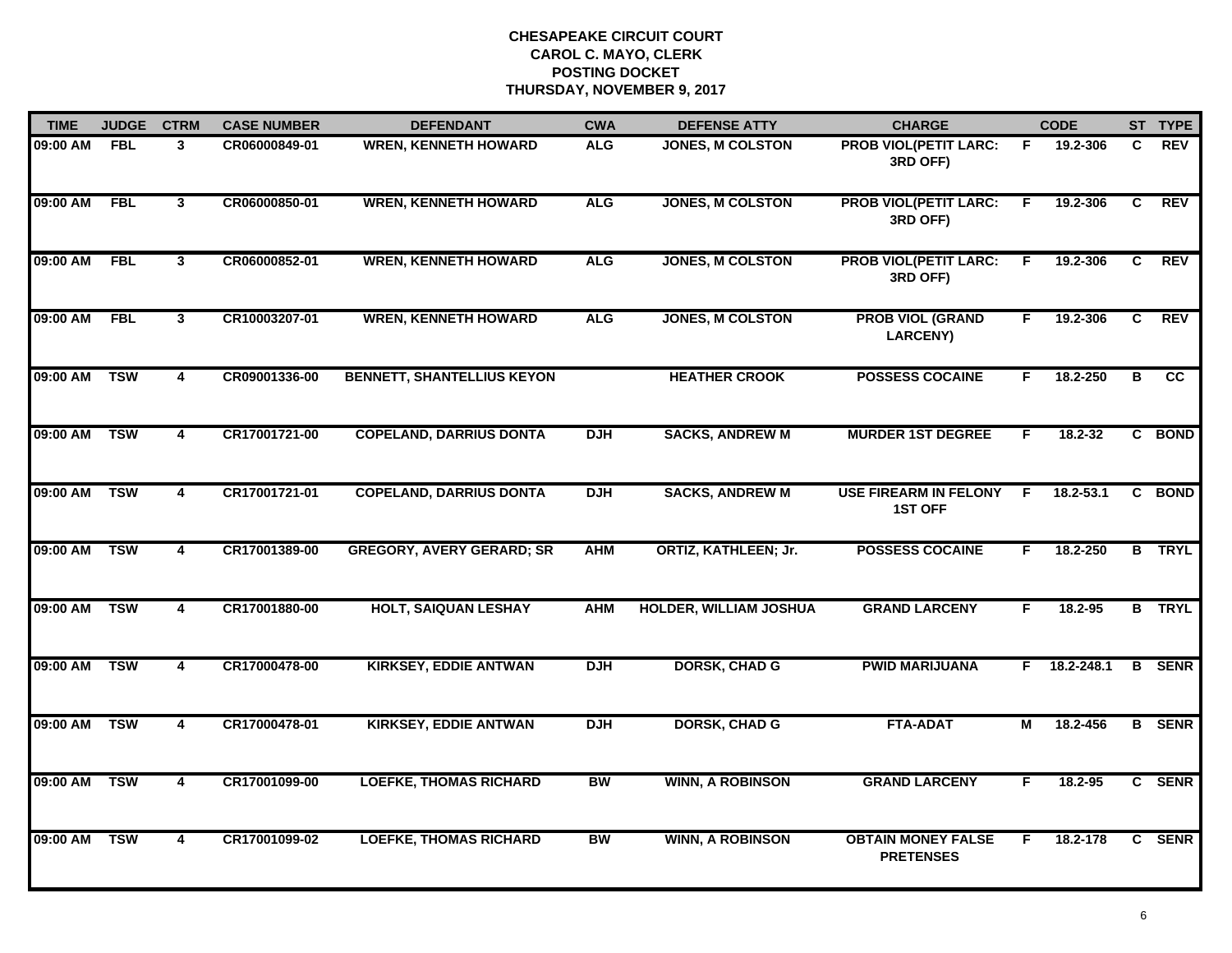| <b>TIME</b>   | <b>JUDGE</b> | <b>CTRM</b>     | <b>CASE NUMBER</b> | <b>DEFENDANT</b>                | <b>CWA</b> | <b>DEFENSE ATTY</b>        | <b>CHARGE</b>                                   |              | <b>CODE</b>    |   | ST TYPE       |
|---------------|--------------|-----------------|--------------------|---------------------------------|------------|----------------------------|-------------------------------------------------|--------------|----------------|---|---------------|
| 09:00 AM      | <b>TSW</b>   | 4               | CR14001681-00      | RIDGENAL, JAMEL DWAYNE          |            | <b>SCEVIOUR, TIMOTHY P</b> | FELON POSS WEAPON-NOT F<br><b>FIREARM</b>       |              | 18.2-308.2     | C | <b>CC</b>     |
| 09:00 AM      | <b>TSW</b>   | 4               | CR17001888-00      | <b>SUMNER, MARVIN SAM</b>       | <b>AHM</b> | Winn, A. Robinson          | <b>GRAND LARCENY</b>                            | F.           | 18.2-95        |   | <b>B</b> TRYL |
| 09:00 AM      | <b>TSW</b>   | $\overline{4}$  | CR17002181-00      | <b>WEATHERS, ALYSSA ASHLEY</b>  | <b>AHM</b> | <b>FORSTIE, AARON</b>      | <b>BOND APPEAL</b>                              | $\mathbf{o}$ | 19.2-124       |   | C BOND        |
| 09:00 AM      | <b>TSW</b>   | 4               | CR17001768-00      | <b>WHITE, DOMINIQUE PATRICE</b> | <b>AHM</b> | <b>BOUCHARD, JULIAN</b>    | <b>POSSESS COCAINE</b>                          | F.           | 18.2-250       |   | <b>B</b> TRYL |
| 09:00 AM MATA |              | 5               | CR16000860-00      | <b>GREENE, GARY NELSON</b>      | KJB        | <b>ORTIZ, KATHLEEN</b>     | <b>ATTEMPT OBTAIN DRUG BY F</b><br><b>FRAUD</b> |              | 18.2-258.1     | В | <b>DD</b>     |
| 09:00 AM MATA |              | $5\overline{ }$ | CR16000860-00      | <b>GREENE, GARY NELSON</b>      | <b>KJB</b> | <b>ORTIZ, KATHLEEN</b>     | ATTEMPT OBTAIN DRUG BY F<br><b>FRAUD</b>        |              | 18.2-258.1     | B | CC            |
| 09:00 AM MATA |              | 5               | CR17001777-00      | <b>SUAREZ, MELISSA ANN</b>      | <b>MLK</b> | <b>FLANDERS, JOSHUA B</b>  | <b>PETIT LARCENY 3RD+ OFF</b>                   | -F.          | 18.2-104       |   | <b>B</b> BOND |
| 09:00 AM      | <b>RDS</b>   | 6               | CR14001666-02      | <b>ARCHER, DONTE LAMONT</b>     | <b>DRT</b> | <b>BYRUM, ROBERT G</b>     | <b>PROB VIOL (PWID</b><br><b>MARIJUANA)</b>     | F            | 19.2-306       | B | REV           |
| 09:00 AM      | <b>RDS</b>   | 6               | CR17001962-00      | <b>BROOKS, JEREMIAH DAVID</b>   | <b>AJS</b> | <b>O'BRIEN, WILLIAN H.</b> | <b>BOND APPEAL</b>                              | $\mathbf{o}$ | 19.2-124       |   | C BOND        |
| 09:00 AM      | <b>RDS</b>   | 6               | CR17001382-00      | <b>BYRD, ALPHONSO LEVON</b>     | <b>AJS</b> | <b>BOSLEY, CORIE</b>       | <b>ROBBERY BUSINESS</b>                         | F.           | $18.2 - 58$    |   | C BOND        |
| 09:00 AM      | <b>RDS</b>   | 6               | CR17001967-00      | <b>COFFMAN, JOSEPH DALE</b>     | <b>AJS</b> | <b>Bouchard, JULIAN</b>    | <b>DWI 3RD</b>                                  |              | $F$ C.18.2-266 |   | C BOND        |
| 09:00 AM      | <b>RDS</b>   | 6               | CR17001982-00      | <b>COOKSEY, WILLIAM TRAVIS</b>  | <b>AJS</b> | Buyrn, William E.          | <b>POSSESS COCAINE</b>                          | F.           | 18.2-250       |   | <b>B</b> PLEA |
| 09:00 AM      | <b>RDS</b>   | 6               | CR17001328-00      | <b>GOODE, CHARLES MARVIN</b>    | <b>AJS</b> | <b>PASS, STEPHANIE P</b>   | <b>HABITUAL OFFENDER 2+</b><br><b>OFF</b>       | F            | B.46.2-357     | C | <b>TRYL</b>   |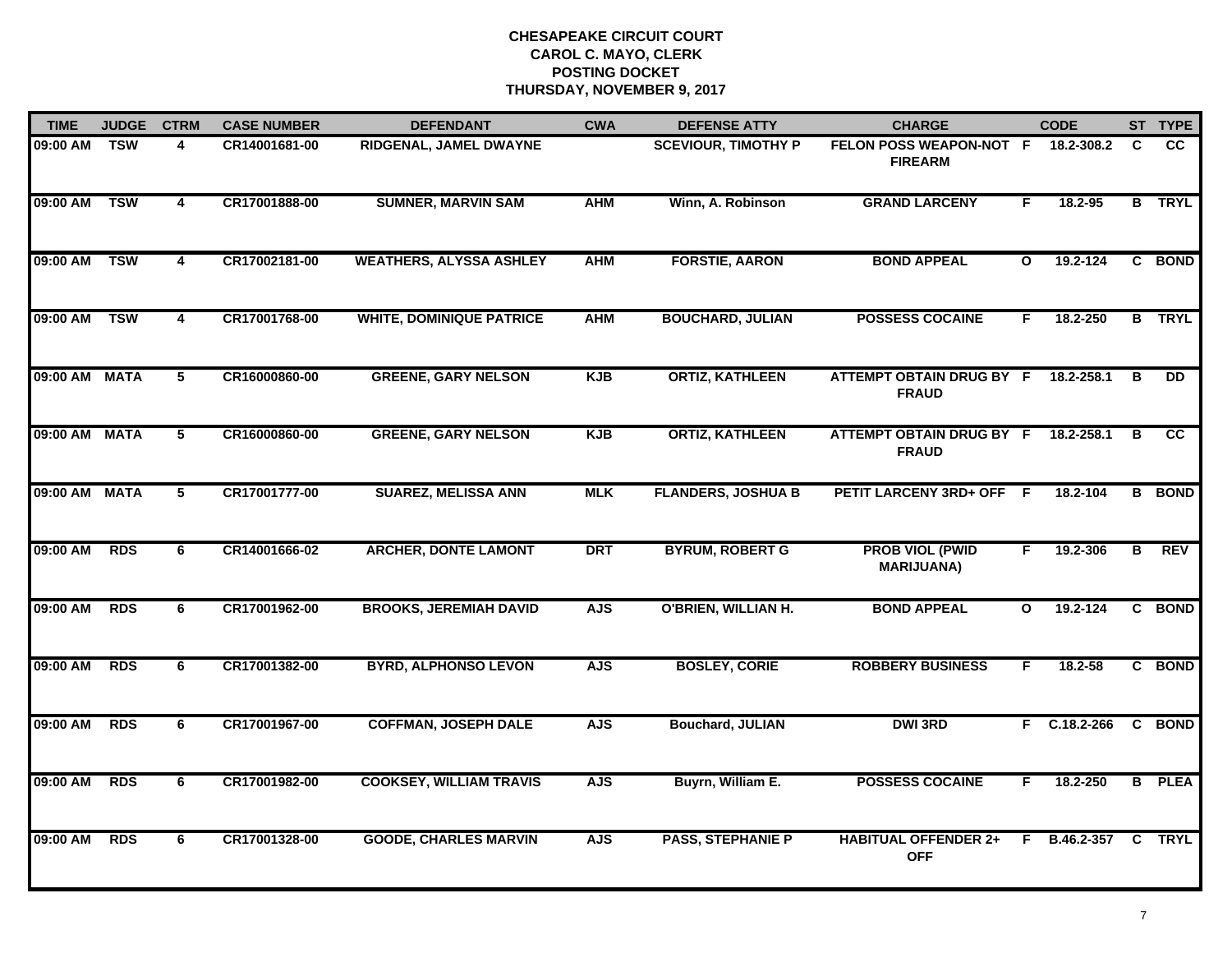| <b>TIME</b> | <b>JUDGE</b> | <b>CTRM</b>    | <b>CASE NUMBER</b> | <b>DEFENDANT</b>                 | <b>CWA</b> | <b>DEFENSE ATTY</b>         | <b>CHARGE</b>                                    |                | <b>CODE</b>     |                | ST TYPE       |
|-------------|--------------|----------------|--------------------|----------------------------------|------------|-----------------------------|--------------------------------------------------|----------------|-----------------|----------------|---------------|
| 09:00 AM    | <b>RDS</b>   | 6              | CR17001812-00      | <b>GRANT, TEVIN DEVONTAE</b>     | <b>DRT</b> | <b>BOSLEY, CORIE</b>        | <b>GRAND LARCENY</b>                             | F.             | 18.2-95         | в              | <b>TRYL</b>   |
| 09:00 AM    | <b>RDS</b>   | 6              | CR17001810-00      | <b>HASTY, REBECCA ROLLINS</b>    | <b>DRT</b> | <b>BOSLEY, CORIE</b>        | <b>GRAND LARCENY</b>                             | F.             | 18.2-95         |                | <b>B</b> PLEA |
| 09:00 AM    | <b>RDS</b>   | 6              | CR17001810-01      | <b>HASTY, REBECCA ROLLINS</b>    | <b>DRT</b> | <b>BOSLEY, CORIE</b>        | <b>LARCENY W/INTENT</b>                          |                | $F$ 18.2-108.01 | B              | <b>PLEA</b>   |
| 09:00 AM    | <b>RDS</b>   | 6              | CR17001810-02      | <b>HASTY, REBECCA ROLLINS</b>    | <b>DRT</b> | <b>BOSLEY, CORIE</b>        | <b>PETIT LARCENY</b>                             | М              | 18.2-96         |                | <b>B</b> PLEA |
| 09:00 AM    | <b>RDS</b>   | 6              | CR17001810-03      | <b>HASTY, REBECCA ROLLINS</b>    | <b>DRT</b> | <b>BOSLEY, CORIE</b>        | <b>GRAND LARCENY</b>                             | F.             | $18.2 - 95$     |                | <b>B</b> PLEA |
| 09:00 AM    | <b>RDS</b>   | 6              | CR17001810-04      | <b>HASTY, REBECCA ROLLINS</b>    | <b>DRT</b> | <b>BOSLEY, CORIE</b>        | <b>PETIT LARCENY 1ST</b><br><b>OFFENSE</b>       | М              | 18.2-96         |                | <b>B</b> PLEA |
| 09:00 AM    | <b>RDS</b>   | $\overline{6}$ | CR13000142-02      | <b>JOHNSTON, ADAM DANIEL</b>     | <b>DRT</b> | <b>CROOK, HEATHER BUYRN</b> | <b>PROB VIOL (GRAND</b><br><b>LARCENY)</b>       | F.             | 19.2-306        |                | C BOND        |
| 09:00 AM    | <b>RDS</b>   | 6              | CR17000763-00      | <b>KEESEE, THOMAS PIERCE; IV</b> | <b>AJS</b> | <b>BYRUM, ROBERT G</b>      | <b>POSSESS COCAINE</b>                           | F.             | 18.2-250        |                | C SENR        |
| 09:00 AM    | <b>RDS</b>   | 6              | CR14001994-00      | <b>LARA, SANTOS MEDARO</b>       | <b>AJS</b> | <b>SLAVEN, RONALD D; JR</b> | <b>DWI, 3RD/SUB</b>                              | F.             | $C.18.2 - 266$  |                | <b>B</b> SENR |
| 09:00 AM    | <b>RDS</b>   | 6              | CR17001914-00      | <b>SMITH, ADRIAN NICHOLAS</b>    | <b>AJS</b> | <b>SWEENEY, COLIN</b>       | <b>HIT &amp; RUN</b>                             |                | F C.46.2-894    |                | C TRYL        |
| 09:00 AM    | <b>RDS</b>   | 6              | CR17002023-00      | <b>WARD, CHASITY LYNN</b>        | <b>AJS</b> | <b>CROOK, HEATHER BUYRN</b> | <b>POSSESS HEROIN</b>                            | F.             | 18.2-250        |                | <b>B</b> PLEA |
| 09:00 AM    | <b>RDS</b>   | 6              | CR17002023-01      | <b>WARD, CHASITY LYNN</b>        | <b>AJS</b> | <b>CROOK, HEATHER BUYRN</b> | <b>POSS CONTROLLED</b><br><b>PARAPHERNALIA</b>   | $\overline{M}$ | 54.1-3466       | $\overline{B}$ | <b>PLEA</b>   |
| 09:00 AM    | <b>RDS</b>   | 6              | CR17000698-00      | <b>ZUWALLACK, HAYDEN ROSS</b>    | <b>AJS</b> | <b>HAMLIN, JASON L</b>      | <b>CLIMB INTO/ON TO COMMIT M</b><br><b>CRIME</b> |                | 18.2-147        |                | <b>B</b> SENR |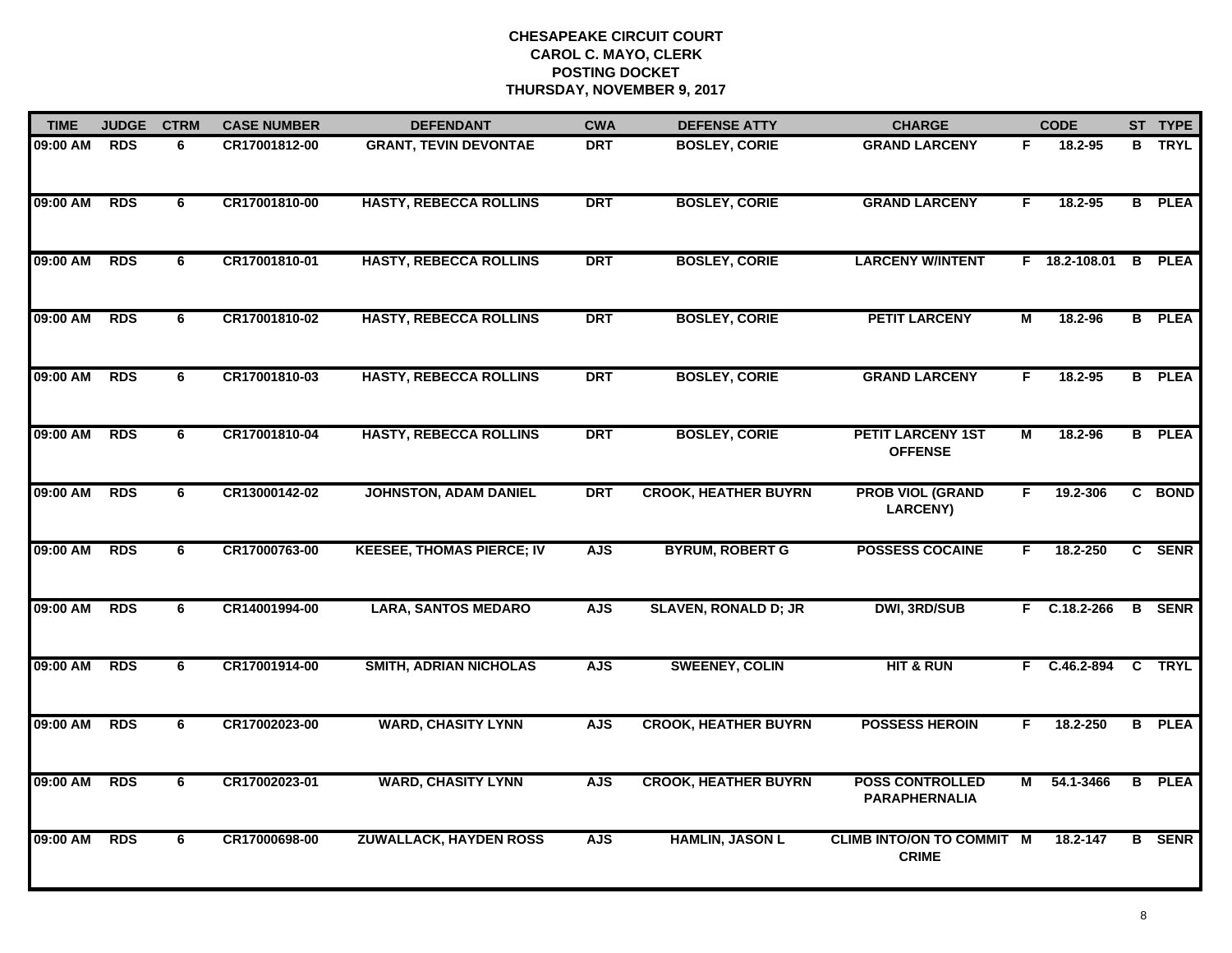| <b>TIME</b>   | <b>JUDGE</b> | <b>CTRM</b>     | <b>CASE NUMBER</b> | <b>DEFENDANT</b>               | <b>CWA</b> | <b>DEFENSE ATTY</b>       | <b>CHARGE</b>                                     |     | <b>CODE</b> |                         | ST TYPE         |
|---------------|--------------|-----------------|--------------------|--------------------------------|------------|---------------------------|---------------------------------------------------|-----|-------------|-------------------------|-----------------|
| 09:00 AM      | <b>RDS</b>   | 6               | CR17000698-01      | <b>ZUWALLACK, HAYDEN ROSS</b>  | <b>AJS</b> | <b>HAMLIN, JASON L</b>    | <b>GRAND LARCENY</b>                              | F.  | 18.2-95     |                         | <b>B</b> SENR   |
| 09:00 AM      | <b>RDS</b>   | 6               | CR17000698-02      | <b>ZUWALLACK, HAYDEN ROSS</b>  | <b>AJS</b> | <b>HAMLIN, JASON L</b>    | <b>PETIT LARCENY 1ST</b><br><b>OFFENSE</b>        | М   | 18.2-96     |                         | <b>B</b> SENR   |
| 09:00 AM      | <b>RDS</b>   | 6               | CR17000698-03      | <b>ZUWALLACK, HAYDEN ROSS</b>  | <b>AJS</b> | <b>HAMLIN, JASON L</b>    | <b>CLIMB TO COMMIT CRIME</b>                      | М   | 18.2-147    |                         | <b>B</b> SENR   |
| 09:01 AM MATA |              | 5               | CR10003281-06      | <b>BRABBLE, JEREMIAH ADAM</b>  | <b>AEP</b> | <b>STOKES, MARK</b>       | <b>VIOL PROBATION ON FEL</b><br><b>OFF</b>        | -F. | 19.2-306    | в                       | DC.             |
| 09:01 AM MATA |              | 5               | CR16002023-00      | <b>BROWN, WHITNEY LEIGH</b>    |            | Laine, Herbert            | <b>OBTAIN MONEY/FALSE</b><br><b>PRET 3RD</b>      | F.  | 18.2-178    | C                       | <b>DC</b>       |
| 09:01 AM MATA |              | 5               | CR16002023-01      | <b>BROWN, WHITNEY LEIGH</b>    |            | <b>LAINE, HERBERT</b>     | <b>GRAND LARCENY</b>                              | F.  | 18.2-95     | C                       | $\overline{DC}$ |
| 09:01 AM MATA |              | $\overline{5}$  | CR16002023-02      | <b>BROWN, WHITNEY LEIGH</b>    |            | <b>LAINE, HERBERT</b>     | <b>OBTAIN MONEY/FALSE</b><br><b>PRET 3RD</b>      | F   | 18.2-178    | $\overline{c}$          | $\overline{DC}$ |
| 09:01 AM MATA |              | 5               | CR17000193-00      | <b>BROWN, WHITNEY LEIGH</b>    |            | Laine, Herbert            | <b>OBTAIN MONEY BY FALSE F</b><br><b>PRETENSE</b> |     | 18.2-178    | C                       | $\overline{DC}$ |
| 09:01 AM MATA |              | 5               | CR17000193-01      | <b>BROWN, WHITNEY LEIGH</b>    |            | Laine, Herbert            | <b>OBTAIN MONEY/FALSE</b><br><b>PRET-CONSP</b>    | F.  | 18.2-178    | C                       | DC.             |
| 09:01 AM MATA |              | 5               | CR11001194-06      | <b>COLTRAIN, JUSTIN ANDREW</b> | CLB        | <b>PASS, STEPHANIE P</b>  | <b>VIOL PROBATION ON FEL</b><br><b>OFF</b>        | -F  | 19.2-306    | B                       | DC              |
| 09:01 AM MATA |              | $5\overline{)}$ | CR12002866-07      | <b>COLTRAIN, JUSTIN ANDREW</b> | CLB        | <b>PASS, STEPHANIE P</b>  | <b>VIOL PROBATION ON FEL F</b><br><b>OFF</b>      |     | 19.2-306    | В                       | DC.             |
| 09:01 AM MATA |              | 5               | CR16000019-00      | <b>COLTRAIN, JUSTIN ANDREW</b> | CLB        | <b>PASS, STEPHANIE P</b>  | <b>GRAND LARCENY</b>                              | F.  | 18.2-95     | $\overline{\mathbf{B}}$ | DC              |
| 09:01 AM MATA |              | 5               | CR11001356-02      | <b>CUETO, GINGER MARIE</b>     | <b>CLB</b> | <b>BLACK, HUGH E; III</b> | <b>VIOL PROBATION ON FEL</b><br><b>OFF</b>        | -F. | 19.2-306    | C                       | DC.             |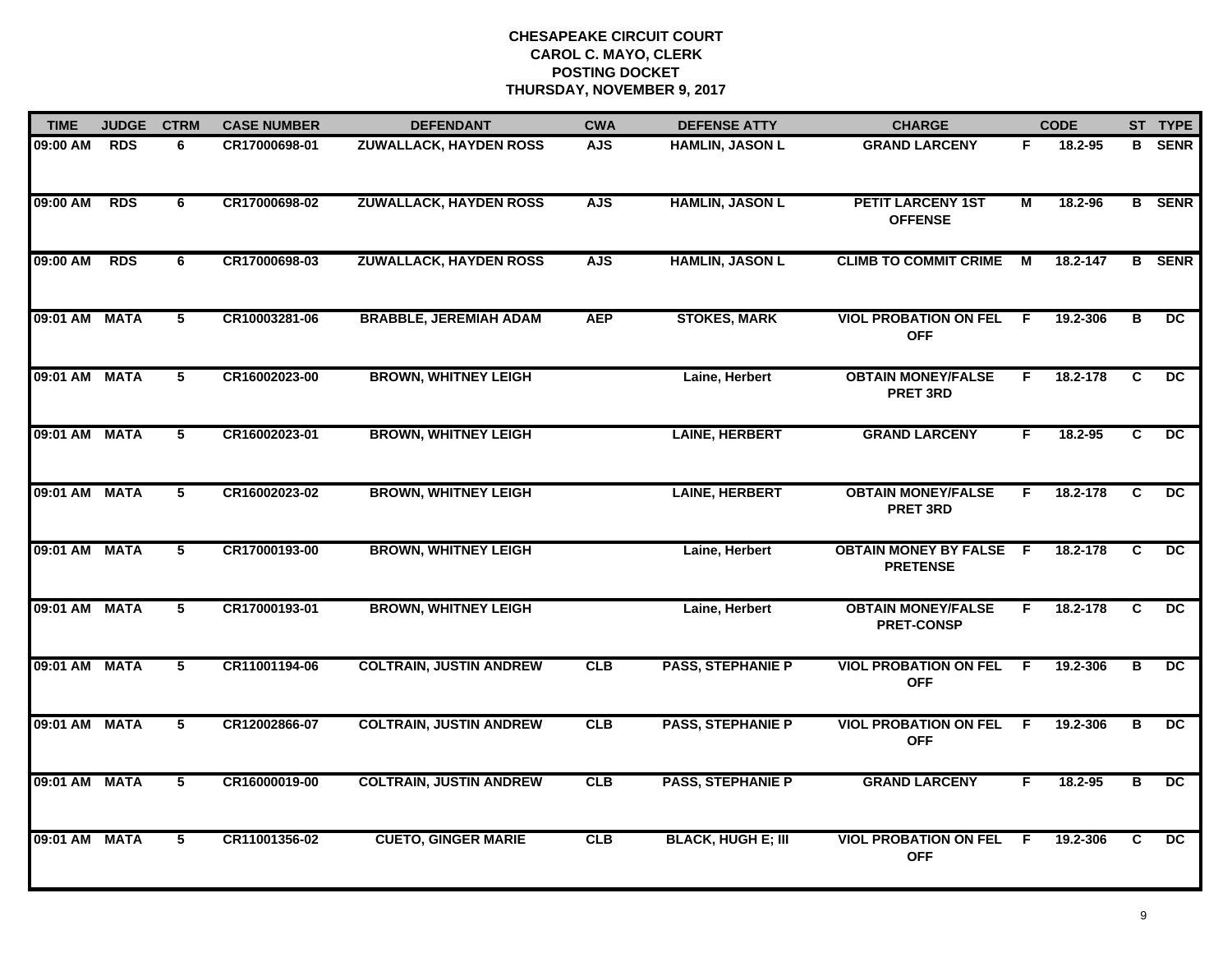| <b>TIME</b>   | <b>JUDGE</b> | <b>CTRM</b> | <b>CASE NUMBER</b> | <b>DEFENDANT</b>                | <b>CWA</b> | <b>DEFENSE ATTY</b>       | <b>CHARGE</b>                                        |                | <b>CODE</b> |                | ST TYPE         |
|---------------|--------------|-------------|--------------------|---------------------------------|------------|---------------------------|------------------------------------------------------|----------------|-------------|----------------|-----------------|
| 09:01 AM MATA |              | 5           | CR11001759-02      | <b>CUETO, GINGER MARIE</b>      | <b>CLB</b> | <b>BLACK, HUGH E; III</b> | <b>VIOL PROBATION ON FEL</b><br><b>OFF</b>           | F.             | 19.2-306    | C              | DC.             |
| 09:01 AM MATA |              | 5           | CR15002059-01      | <b>DEVENPORT, MICHAEL SHANE</b> | <b>DAM</b> | <b>MORRIS, DIALLO</b>     | <b>VIOL PROBATION ON FEL</b><br><b>OFF</b>           | $\overline{F}$ | 19.2-306    | $\overline{c}$ | $\overline{DC}$ |
| 09:01 AM MATA |              | 5           | CR16000003-01      | <b>DEVENPORT, MICHAEL SHANE</b> | <b>DAM</b> | <b>MORRIS, DIALLO</b>     | <b>VIOL PROBATION ON FEL</b><br><b>OFF</b>           | -F.            | 19.2-306    | C              | DC.             |
| 09:01 AM MATA |              | 5           | CR17000114-00      | <b>DEVENPORT, MICHAEL SHANE</b> | <b>DAM</b> | Martin, Terence P.        | <b>GRAND LARCENY: &gt;=\$200</b><br><b>NOT PERSN</b> | -F             | 18.2-95     | C              | DC.             |
| 09:01 AM MATA |              | 5           | CR13001747-06      | <b>EVANS, MARK CHRISTOPHER</b>  | CLB        | <b>SHILLING, ANDREW</b>   | <b>VIOL PROBATION ON FEL</b><br><b>OFF</b>           | F.             | 19.2-306    | C.             | DC.             |
| 09:01 AM MATA |              | 5           | CR14002479-00      | <b>EVANS, MARK CHRISTOPHER</b>  | CLB        | <b>WENTWORTH, RACHEL</b>  | <b>GRAND LARCENY</b>                                 | F.             | 18.2-95     | C              | DC.             |
| 09:01 AM MATA |              | 5           | CR11002789-08      | <b>GALVIN, MORGAN RAE</b>       | <b>MIF</b> | <b>OXENHAM, CARA</b>      | <b>VIOL PROBATION ON FEL</b><br><b>OFF</b>           | -F.            | 19.2-306    | в              | DC.             |
| 09:01 AM MATA |              | 5           | CR11002789-09      | <b>GALVIN, MORGAN RAE</b>       | <b>MIF</b> | <b>OXENHAM, CARA</b>      | <b>VIOL PROBATION ON FEL</b><br><b>OFF</b>           | -F             | 19.2-306    | В              | DC              |
| 09:01 AM MATA |              | 5           | CR11002789-10      | <b>GALVIN, MORGAN RAE</b>       | <b>MIF</b> | <b>OXENHAM, CARA</b>      | <b>VIOL PROBATION ON FEL</b><br><b>OFF</b>           | F.             | 19.2-306    | в              | <b>DC</b>       |
| 09:01 AM MATA |              | 5           | CR15000400-02      | <b>GALVIN, MORGAN RAE</b>       | <b>MIF</b> | <b>OXENHAM, CARA</b>      | <b>VIOL PROBATION ON FEL</b><br><b>OFF</b>           | F.             | 19.2-306    | В              | <b>DC</b>       |
| 09:01 AM MATA |              | 5           | CR13002311-03      | <b>GRANT, JAMES ARNOLD; JR</b>  | <b>SNS</b> | <b>SWEENEY, B COLIN</b>   | <b>VIOL PROBATION ON FEL</b><br><b>OFF</b>           | -F.            | 19.2-306    | C              | $\overline{DC}$ |
| 09:01 AM MATA |              | 5           | CR14000600-01      | <b>GRANT, JAMES ARNOLD; JR</b>  | <b>SNS</b> | <b>MELTON, JAMES</b>      | <b>VIOL PROBATION ON FEL</b><br><b>OFF</b>           | F              | 19.2-306    | C              | DC.             |
| 09:01 AM MATA |              | 5           | CR15000379-00      | <b>GRZYWINSKI, AMY MARIE</b>    | <b>CLB</b> | <b>JONES, M COLSTON</b>   | <b>GRAND LARCENY</b>                                 | F              | 18.2-95     | в              | DC              |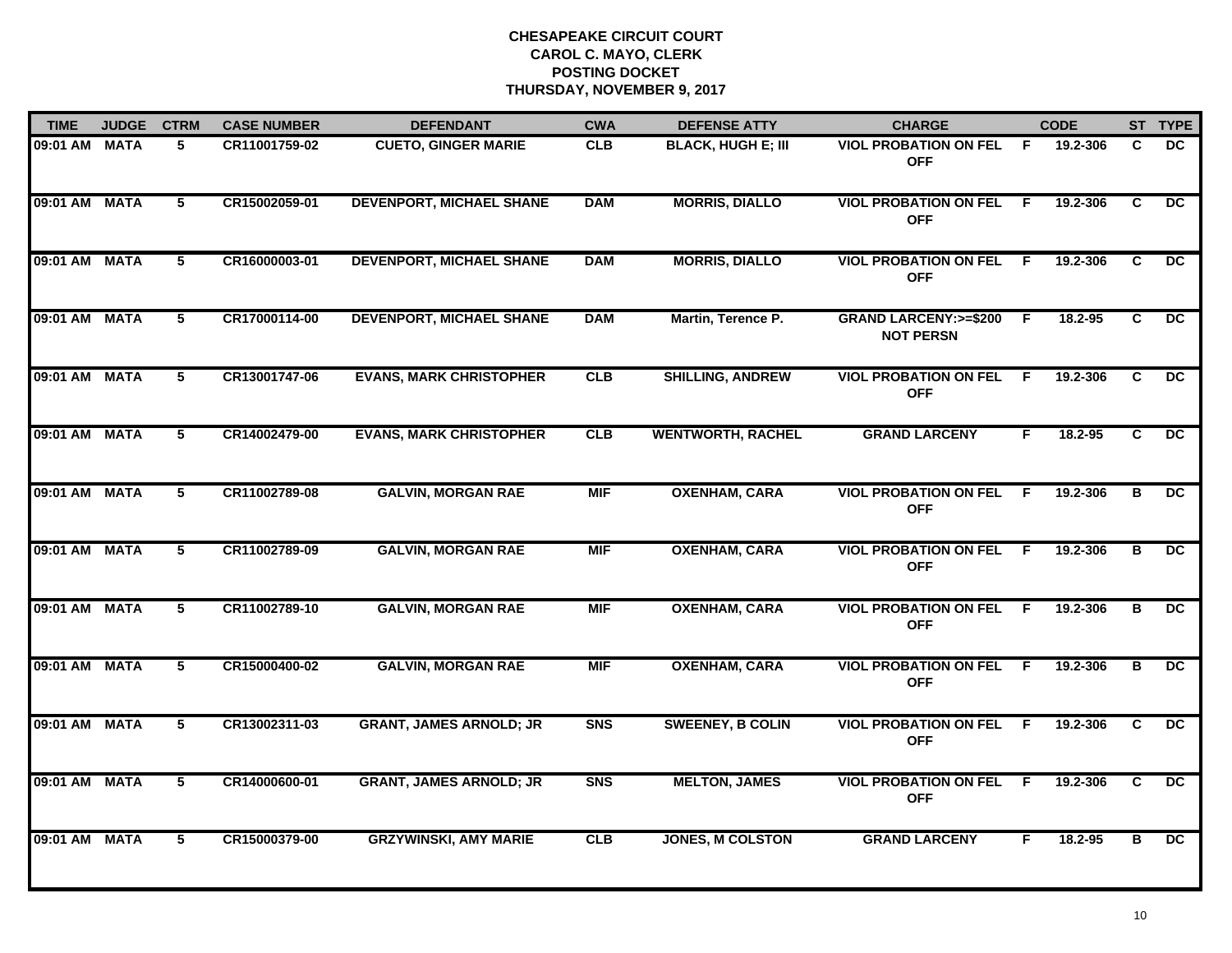| <b>TIME</b>   | <b>JUDGE</b> | <b>CTRM</b>    | <b>CASE NUMBER</b> | <b>DEFENDANT</b>                | <b>CWA</b> | <b>DEFENSE ATTY</b>             | <b>CHARGE</b>                              |                | <b>CODE</b> |                         | ST TYPE         |
|---------------|--------------|----------------|--------------------|---------------------------------|------------|---------------------------------|--------------------------------------------|----------------|-------------|-------------------------|-----------------|
| 09:01 AM MATA |              | 5              | CR15000379-01      | <b>GRZYWINSKI, AMY MARIE</b>    | <b>CLB</b> | JONES, M COLSTON                | <b>CONCEALMENT</b>                         | F.             | 18.2-103    | B                       | DC.             |
| 09:01 AM MATA |              | 5              | CR14001421-01      | <b>HOLT, JAMES BRANDON</b>      | <b>KAM</b> | <b>SPENCER, JO ANNE</b>         | <b>VIOL PROBATION ON FEL</b><br><b>OFF</b> | F.             | 19.2-306    | C.                      | DC.             |
| 09:01 AM MATA |              | 5              | CR12002168-02      | <b>JONES, GARNETT DONTE</b>     | <b>CLB</b> | <b>HARMON, HARRY DENNIS; JR</b> | <b>VIOL PROBATION ON FEL</b><br><b>OFF</b> | F.             | 19.2-306    | в                       | DC.             |
| 09:01 AM MATA |              | 5              | CR10000091-03      | <b>KLEMSTINE, NATHAN ROBERT</b> |            | <b>SPENCER, JOANNE</b>          | <b>VIOL PROBATION ON FEL</b><br><b>OFF</b> | - F            | 19.2-306    | В                       | DC.             |
| 09:01 AM MATA |              | 5              | CR15001732-00      | <b>KLEMSTINE, NATHAN ROBERT</b> |            | <b>SPENCER, JO ANNE</b>         | <b>ELUDE</b>                               | F.             | 46.2-817B   | B                       | <b>DC</b>       |
| 09:01 AM MATA |              | 5              | CR14002402-01      | <b>LATIMER, RYAN ADAM</b>       |            | <b>PASS, STEPHANIE P</b>        | <b>VIOL PROBATION ON FEL</b><br><b>OFF</b> | F.             | 19.2-306    | в                       | DC.             |
| 09:01 AM MATA |              | $\overline{5}$ | CR15000755-04      | <b>LATIMER, RYAN ADAM</b>       |            | <b>PASS, STEPHANIE P</b>        | <b>VIOL PROBATION ON FEL</b><br><b>OFF</b> | $\overline{F}$ | 19.2-306    | $\overline{\mathbf{B}}$ | $\overline{DC}$ |
| 09:01 AM MATA |              | 5              | CR15000755-05      | <b>LATIMER, RYAN ADAM</b>       |            | <b>PASS, STEPHANIE P</b>        | <b>VIOL PROBATION ON FEL</b><br><b>OFF</b> | F.             | 19.2-306    | В                       | $\overline{DC}$ |
| 09:01 AM MATA |              | 5              | CR14000450-01      | <b>LEWIS, TIFFANY COLLEEN</b>   | CLB        | Wegman, Robert L.               | <b>VIOL PROBATION ON FEL</b><br><b>OFF</b> | -F             | 19.2-306    | в                       | DC.             |
| 09:01 AM MATA |              | 5              | CR14001510-03      | <b>LEWIS, TIFFANY COLLEEN</b>   | CLB        | Wegman, Robert L.               | <b>VIOL PROBATION ON FEL</b><br><b>OFF</b> | F.             | 19.2-306    | в                       | <b>DC</b>       |
| 09:01 AM MATA |              | 5              | CR14001745-01      | <b>LEWIS, TIFFANY COLLEEN</b>   | CLB        | Wegman, Robert L.               | <b>VIOL PROBATION ON FEL</b><br><b>OFF</b> | F.             | 19.2-306    | в                       | DC.             |
| 09:01 AM MATA |              | $\overline{5}$ | CR12000986-03      | <b>LYNCH, PATRICK CODY</b>      | <b>AWW</b> | <b>WEGMAN, ROBERT L</b>         | <b>VIOL PROBATION ON FEL</b><br><b>OFF</b> | $\overline{F}$ | 19.2-306    | $\overline{\mathbf{B}}$ | $\overline{DC}$ |
| 09:01 AM MATA |              | 5              | CR16001531-00      | <b>LYNCH, PATRICK CODY</b>      | <b>AWW</b> | <b>MESSMAN, MYKELL L</b>        | <b>POSSESS HEROIN</b>                      | F.             | 18.2-250    | в                       | DC              |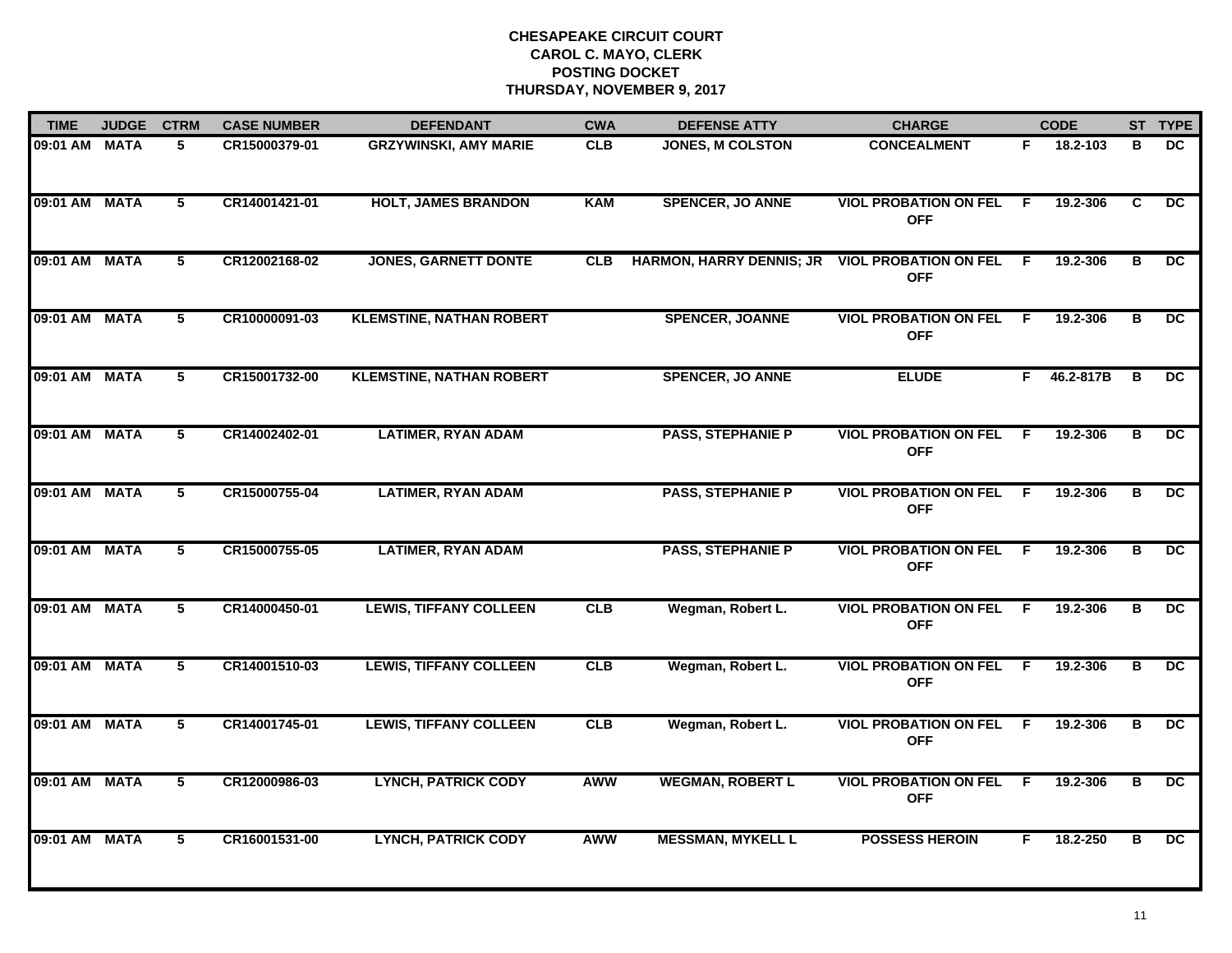| <b>TIME</b>   | <b>JUDGE</b> | <b>CTRM</b>    | <b>CASE NUMBER</b> | <b>DEFENDANT</b>                  | <b>CWA</b> | <b>DEFENSE ATTY</b>          | <b>CHARGE</b>                                |                | <b>CODE</b> |                | ST TYPE         |
|---------------|--------------|----------------|--------------------|-----------------------------------|------------|------------------------------|----------------------------------------------|----------------|-------------|----------------|-----------------|
| 09:01 AM MATA |              | 5              | CR11003019-01      | <b>MOYLER, KEITH LAVON</b>        | <b>CLB</b> | PASS, STEPHANIE P            | <b>VIOL PROBATION ON FEL</b><br><b>OFF</b>   | F.             | 19.2-306    | в              | DC.             |
| 09:01 AM MATA |              | $\overline{5}$ | CR13000625-01      | <b>PARDEE, DANIEL THOMAS</b>      | <b>SNS</b> | <b>KORSLUND, ERIC</b>        | <b>VIOL PROBATION ON FEL</b><br><b>OFF</b>   | $\overline{F}$ | 19.2-306    | $\overline{c}$ | $\overline{DC}$ |
| 09:01 AM MATA |              | 5              | CR16000451-00      | <b>PARKER, GINGER BUSICK</b>      | CLB        | <b>BARLOW, JASON</b>         | PETTIT LARCENY 3RD+ OFF F                    |                | 18.2-104    | C              | DC.             |
| 09:01 AM MATA |              | 5              | CR15000698-01      | PARLETT, KENNETH RAY; JR          |            | <b>RENNINGER, NICHOLAS D</b> | <b>PROB VIOL (GRAND</b><br><b>LARCENY)</b>   | F.             | 19.2-306    | C              | DC              |
| 09:01 AM MATA |              | 5              | CR17001317-00      | <b>PARLETT, KENNETH RAY; JR</b>   |            | Sacks, Andrew M.             | <b>POSSESS COCAINE</b>                       | F.             | 18.2-250    | в              | DC.             |
| 09:01 AM MATA |              | 5              | CR17001129-00      | <b>TEW, CYNTHIA RAE</b>           |            | <b>SACKS, ANDREW</b>         | <b>POSSESS HEROIN</b>                        | F.             | 18.2-250    | в              | DC.             |
| 09:01 AM MATA |              | 5              | CR17001129-01      | <b>TEW, CYNTHIA RAE</b>           |            | <b>SACKS, ANDREW</b>         | <b>PETIT LARCENY</b>                         | М              | 18.2-96     | B              | DC.             |
| 09:01 AM MATA |              | 5.             | CR17001129-02      | <b>TEW, CYNTHIA RAE</b>           |            | <b>SACKS, ANDREW</b>         | <b>POSSESS FENTANYL</b>                      | F.             | 18.2-250    | C.             | DC.             |
| 09:01 AM MATA |              | 5              | CR08002968-02      | <b>TOLSON, CHRISTOPHER ROBERT</b> |            | <b>PASS, STEPHANIE P</b>     | <b>VIOL PROBATION ON FEL</b><br><b>OFF</b>   | -F             | 19.2-306    | C              | DC.             |
| 09:01 AM MATA |              | 5              | CR09003527-01      | <b>TOLSON, CHRISTOPHER ROBERT</b> |            | <b>PASS, STEPHANIE P</b>     | <b>VIOL PROBATION ON FEL</b><br><b>OFF</b>   | - F            | 19.2-306    | C              | DC              |
| 09:01 AM MATA |              | $\overline{5}$ | CR09003528-01      | <b>TOLSON, CHRISTOPHER ROBERT</b> |            | <b>PASS, STEPHANIE P</b>     | <b>VIOL PROBATION ON FEL F</b><br><b>OFF</b> |                | 19.2-306    | C.             | $\overline{DC}$ |
| 09:01 AM MATA |              | $\overline{5}$ | CR09003529-01      | <b>TOLSON, CHRISTOPHER ROBERT</b> |            | <b>PASS, STEPHANIE P</b>     | <b>VIOL PROBATION ON FEL</b><br><b>OFF</b>   | - F            | 19.2-306    | C              | $\overline{DC}$ |
| 09:01 AM MATA |              | 5              | CR09003530-01      | <b>TOLSON, CHRISTOPHER ROBERT</b> |            | <b>PASS, STEPHANIE P</b>     | <b>VIOL PROBATION ON FEL</b><br><b>OFF</b>   | -F.            | 19.2-306    | C              | DC.             |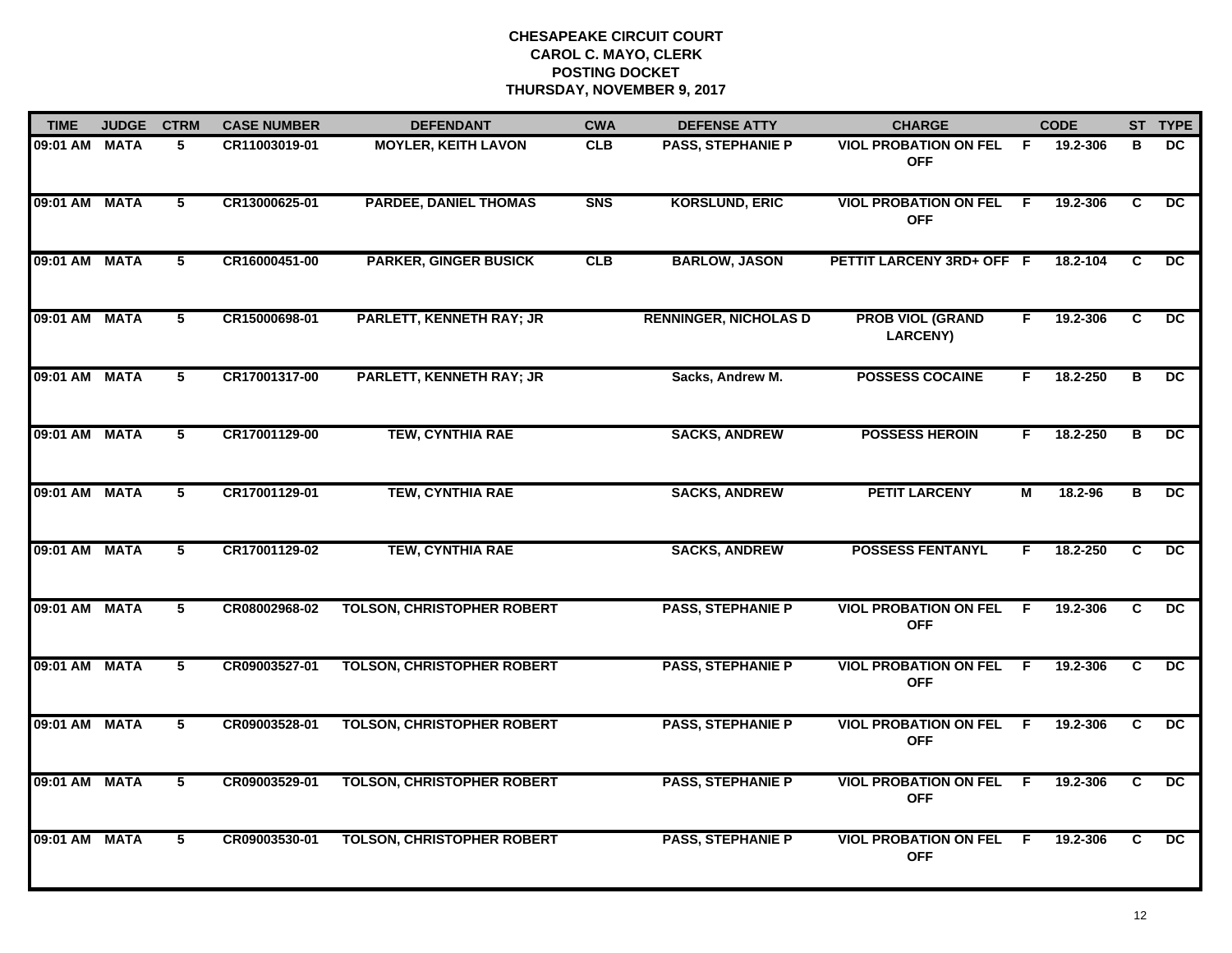| <b>TIME</b>   | <b>JUDGE</b> | <b>CTRM</b>    | <b>CASE NUMBER</b> | <b>DEFENDANT</b>                  | <b>CWA</b> | <b>DEFENSE ATTY</b>       | <b>CHARGE</b>                                 |     | <b>CODE</b>  |              | ST TYPE         |
|---------------|--------------|----------------|--------------------|-----------------------------------|------------|---------------------------|-----------------------------------------------|-----|--------------|--------------|-----------------|
| 09:01 AM MATA |              | 5              | CR09003531-01      | <b>TOLSON, CHRISTOPHER ROBERT</b> |            | <b>PASS, STEPHANIE P</b>  | <b>VIOL PROBATION ON FEL</b><br><b>OFF</b>    | - F | 19.2-306     | C.           | DC.             |
| 09:01 AM MATA |              | 5              | CR09003532-01      | <b>TOLSON, CHRISTOPHER ROBERT</b> |            | <b>PASS, STEPHANIE P</b>  | <b>VIOL PROBATION OF MISD M</b><br><b>OFF</b> |     | 19.2-306     | C            | DC              |
| 09:01 AM MATA |              | $\overline{5}$ | CR09003753-01      | <b>TOLSON, CHRISTOPHER ROBERT</b> |            | <b>PASS, STEPHANIE P</b>  | <b>VIOL PROBATION ON FEL</b><br><b>OFF</b>    | E   | 19.2-306     | C            | $\overline{DC}$ |
| 09:01 AM MATA |              | 5              | CR10000142-02      | <b>TOLSON, CHRISTOPHER ROBERT</b> |            | <b>PASS, STEPHANIE P</b>  | <b>VIOL PROBATION ON FEL</b><br><b>OFF</b>    | -F  | 19.2-306     | C.           | DC.             |
| 09:01 AM MATA |              | 5              | CR10000142-03      | <b>TOLSON, CHRISTOPHER ROBERT</b> |            | <b>PASS, STEPHANIE P</b>  | <b>VIOL PROBATION ON FEL</b><br><b>OFF</b>    | F.  | 19.2-306     | C            | DC.             |
| 09:01 AM MATA |              | 5              | CR17000279-00      | <b>TOLSON, CHRISTOPHER ROBERT</b> |            | Winn, A. Robinson         | LARCENY, 3RD+OFF                              | F.  | 18.2-104     | C.           | DC              |
| 09:01 AM MATA |              | 5              | CR17000279-01      | <b>TOLSON, CHRISTOPHER ROBERT</b> |            | Winn, A. Robinson         | LARCENY, 3RD+ OFF                             | E   | 18.2-104     | C.           | DC.             |
| 09:01 AM MATA |              | $\overline{5}$ | CR17000279-02      | <b>TOLSON, CHRISTOPHER ROBERT</b> |            | Winn, A. Robinson         | <b>GRAND LARCENY</b>                          | F   | 18.2-95      | C            | $\overline{DC}$ |
| 09:01 AM MATA |              | 5              | CR11003039-04      | <b>WEERA, DAVETTA DANIELLE</b>    |            | Reveley, H. K.; Jr.       | <b>VIOL PROBATION ON FEL</b><br><b>OFF</b>    | E   | 19.2-306     | C.           | <b>DC</b>       |
| 09:01 AM MATA |              | 5              | CR14000014-03      | <b>WHITE, CAROL JEAN</b>          | CLB        | <b>BLACK, HUGH E; III</b> | <b>VIOL PROBATION ON FEL</b><br><b>OFF</b>    | E   | 19.2-306     | C            | <b>DC</b>       |
| 09:01 AM MATA |              | 5              | CR13001353-03      | <b>WILLIAMS, EMMA LOUISE</b>      |            | Mason, G. Jeffrey         | <b>VIOL PROBATION ON FEL</b><br><b>OFF</b>    | -F  | 19.2-306     | в            | DC              |
| 09:01 AM MATA |              | 5              | CR13001353-04      | <b>WILLIAMS, EMMA LOUISE</b>      |            | Mason, G. Jeffrey         | VIOL GOOD BEHAV ON MISD M<br><b>OFF</b>       |     | 19.2-306     | B            | DC              |
| 09:30 AM      | <b>TSW</b>   | $\mathbf{2}$   | CR15001879-00      | <b>JOHNSON, CORTAVIOUS</b>        |            |                           | <b>POSSESS MARIJUANA</b>                      |     | M 18.2-250.1 | $\mathbf{C}$ | <b>ADAT</b>     |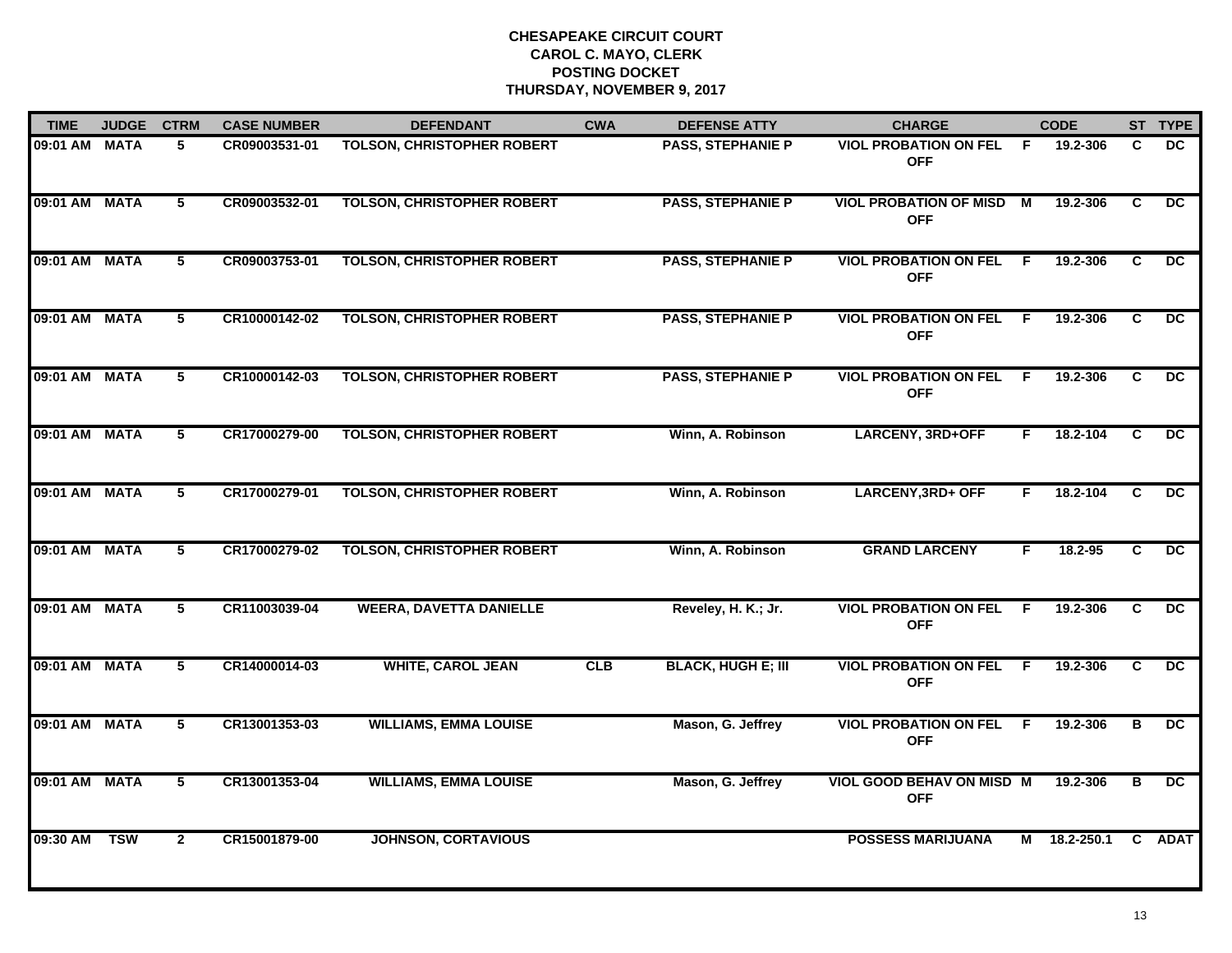| <b>TIME</b> | <b>JUDGE</b> | <b>CTRM</b>  | <b>CASE NUMBER</b> | <b>DEFENDANT</b>              | <b>CWA</b> | <b>DEFENSE ATTY</b> | <b>CHARGE</b>                                       |   | <b>CODE</b> | <b>ST</b> | <b>TYPE</b>   |
|-------------|--------------|--------------|--------------------|-------------------------------|------------|---------------------|-----------------------------------------------------|---|-------------|-----------|---------------|
| 09:30 AM    | <b>TSW</b>   | $\mathbf{2}$ | CR15001879-01      | <b>JOHNSON, CORTAVIOUS</b>    |            |                     | <b>FAIL TO APPEAR-ADATS</b>                         | м | 18.2-456    | C.        | <b>ADAT</b>   |
| 09:30 AM    | <b>TSW</b>   | $\mathbf{2}$ | CR17001857-00      | <b>RICHARD, MARIE LOURDES</b> |            |                     | <b>NO DRIVERS LICENSE</b>                           | M | 46.2-300    | B         | <b>ADAT</b>   |
| 09:30 AM    | <b>TSW</b>   | $\mathbf{2}$ | CR17001857-01      | <b>RICHARD, MARIE LOURDES</b> |            |                     | <b>FAIL TO APPEAR;</b><br><b>CONTEMPT</b>           | м | 18.2-456    |           | <b>B</b> ADAT |
| 09:30 AM    | <b>TSW</b>   | $\mathbf{2}$ | CR17001988-00      | <b>SIMS, STAR RENEE</b>       |            |                     | <b>NO DRIVERS LICENSE</b>                           | м | 46.2-300    | S.        | <b>SC</b>     |
| 09:30 AM    | <b>TSW</b>   | $\mathbf{2}$ | CR17001988-01      | <b>SIMS, STAR RENEE</b>       |            |                     | <b>FAIL TO REGISTER VEHICLE</b>                     |   | 46.2-600    | S.        | <b>SC</b>     |
| 09:30 AM    | <b>TSW</b>   | $\mathbf{2}$ | CR16000195-01      | <b>ZUWALLACK, HAYDEN ROSS</b> |            |                     | <b>GD BEHAV</b><br><b>VIOL(ASSAULT&amp;BATTERY)</b> | м | 19.2-306    |           | <b>ADAT</b>   |